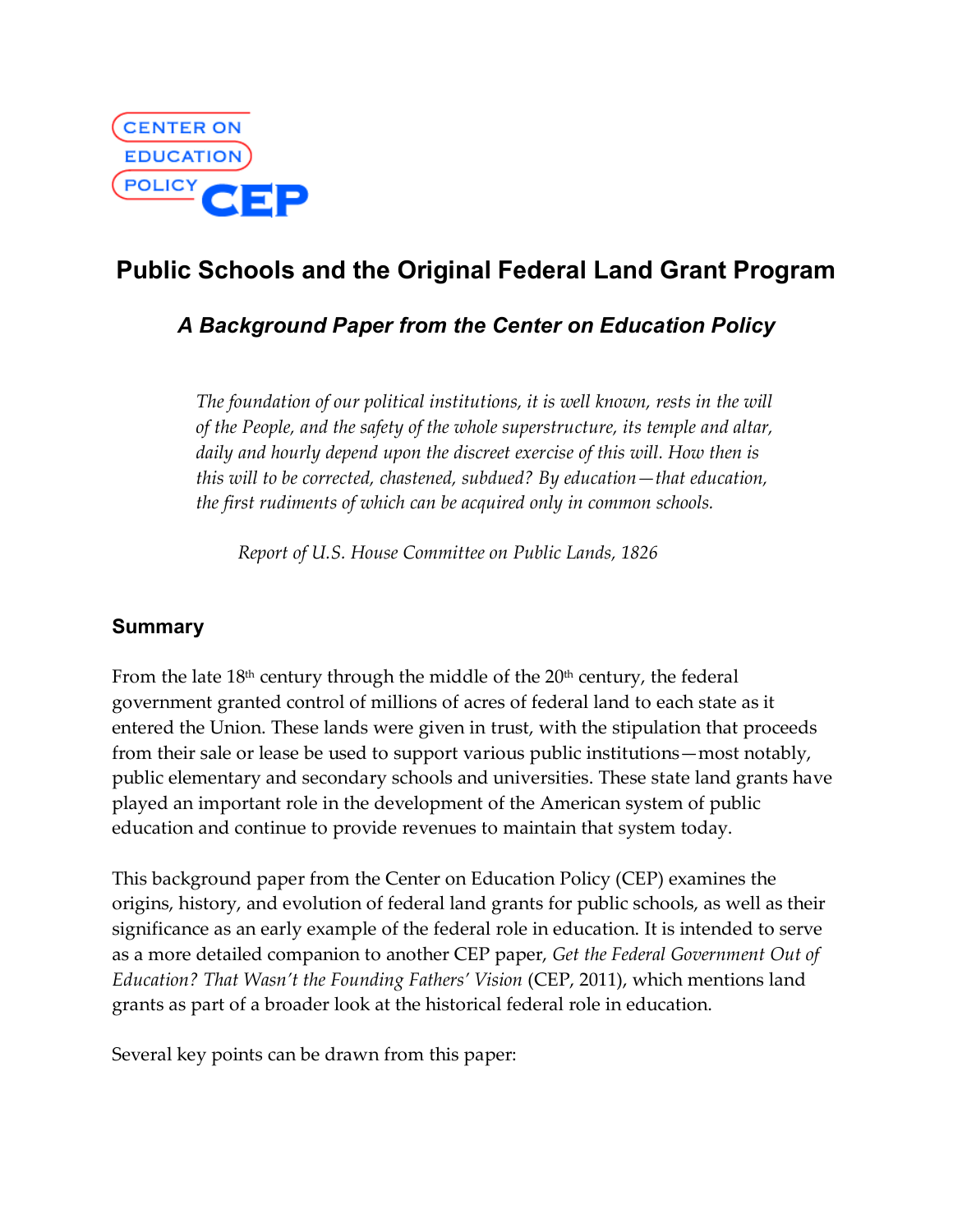- · *Federal support for public schools is not a modern concept.* Rather, it goes back more than two centuries to the time of George Washington and the nation's founding. Two early federal Acts—the Land Ordinance of 1785 and the Northwest Ordinance of 1787—granted federal lands to new states and set aside a portion of those lands to be used to fund public schools.
- · *The nation's founders saw these land grants as a way to encourage public education and incorporate the principles of democracy throughout the vast western territory.* Many of the founders viewed education as a primary way to ensure citizens were prepared to exercise the freedom and responsibilities of a democratic society. By the end of the  $18<sup>th</sup>$  century, there was a general consensus in favor of using public funds to support public schooling for the common good.
- · *The policy of land grants for education continued to be endorsed in federal laws spanning from the Jefferson Administration through the Eisenhower Administration.* The land grant concept established by the Land and Northwest Ordinances was also included, often with refinements, in each of the Enabling Acts that spelled out the conditions of statehood for new states entering the Union—from the 1802 Act for Ohio's statehood to the 1958 Act for Alaska's statehood. Thus, the two original Ordinances shaped federal contributions to education for more than 170 years.
- · *Land grants were an early example of the federal government using a carrot-andstick approach with states.* To receive their land grants, states had to agree to certain requirements included in their Enabling Act by the Congress. Over time, these requirements became more specific, but this was often because the Enabling Acts incorporated language about education that states previously admitted to the Union had chosen to write into their state constitutions. Thus, land grants were also an early example of a policy shaped by a state-federal partnership.
- *Federal land grants continue to generate revenues for education.* Because each state has managed and maintained its lands in a different way, the land grants are a more important source of revenue for schools in some states than in others. In states that still hold the original land grants, funds come from a range of land uses, including agriculture, sales of oil and gas reserves, and commercial development. In four states examined for this paper, three-fourths or more of the revenues from these lands goes to public schools, and these land grant revenues for schools provide up to 10% of the state portion of the education budget.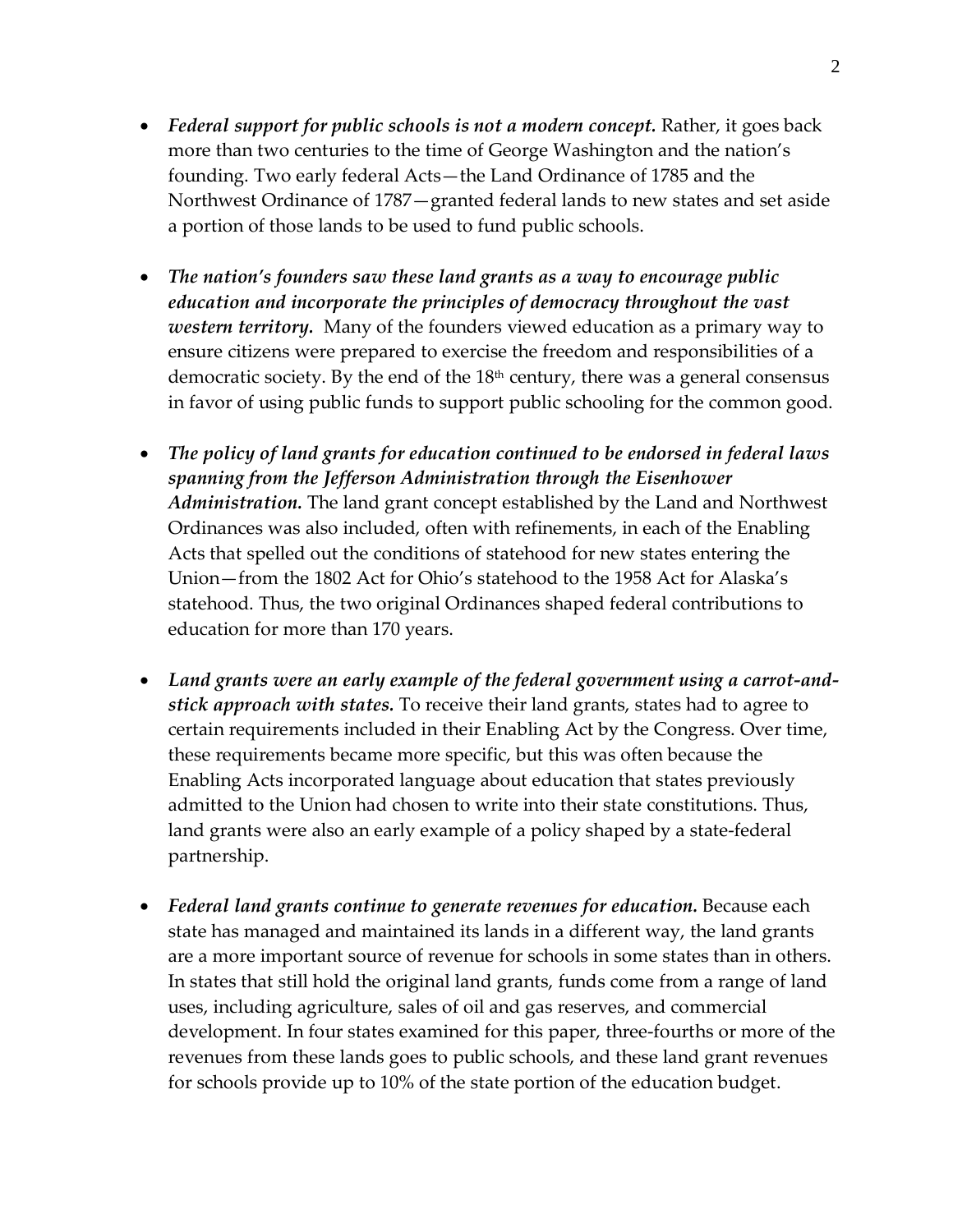#### **Introduction**

The relationship between the federal government and state and local governments in the United States is an uncommon one among nations. Throughout American history, these branches of government have struggled to find the right balance between unity and structure on one hand, and the exercise of state and local control on the other. State and local jurisdictions, especially in the territories of the early American West, relied on federal support to build their infrastructure but wanted these funds to come without strings, while the federal government sought to attach stipulations to the granting of resources as a way to extend its control over a quickly growing area. One particularly sensitive intersection of federal and state power was, and still is, the management of land and the valuable resources it often contains.

More than 80% of the land in the U.S. has been titled to the federal government at some point in its history. Over time, some of these lands have passed out of federal control and into state or private hands. Among the lands that the federal government turned over to local control were millions of acres of "state trust lands," which were given by the federal government to the newly formed states in the form of trusts. These lands eventually totaled more than 80 million acres in the lower 48 states—one and a half times the size of the lands managed by the National Park Service (Souder & Fairfax, 1996). (Over 100 million acres were granted separately to Alaska.) State trust lands were spread across the country but were concentrated west of the Mississippi River, and encompassed every sort of terrain, from the mineral-rich lands of the Northwest, to the fertile farmlands of the Midwest, to the dry areas of the Southwest (Culp, Conradi & Tuell, 2005).

These state trust lands were granted by the federal government to new states for the support of various public institutions, such as prisons, hospitals, military institutions, and—most significantly for this paper—schools and universities, the main recipients in the lower 48 states. In total, 77,630,000 acres of these trust lands were set aside for the use of common, or public, schools (Tyack, James & Benavot, 1987).

These land grants, as they came to be known, played a little-understood yet crucial role in the history of public education. As Souder and Fairfax (1996, p. 1) explain, "The land grants were originally made for a single, explicitly stated purpose—to support common schools and similar public institutions—and that purpose continued to be controlling at the end of the twentieth century. Very few programs in this or any other nation have such a deep, clear past or such a consistent core." Much has been written about the legal, economic, and administrative aspects of these grant lands and trusts, since the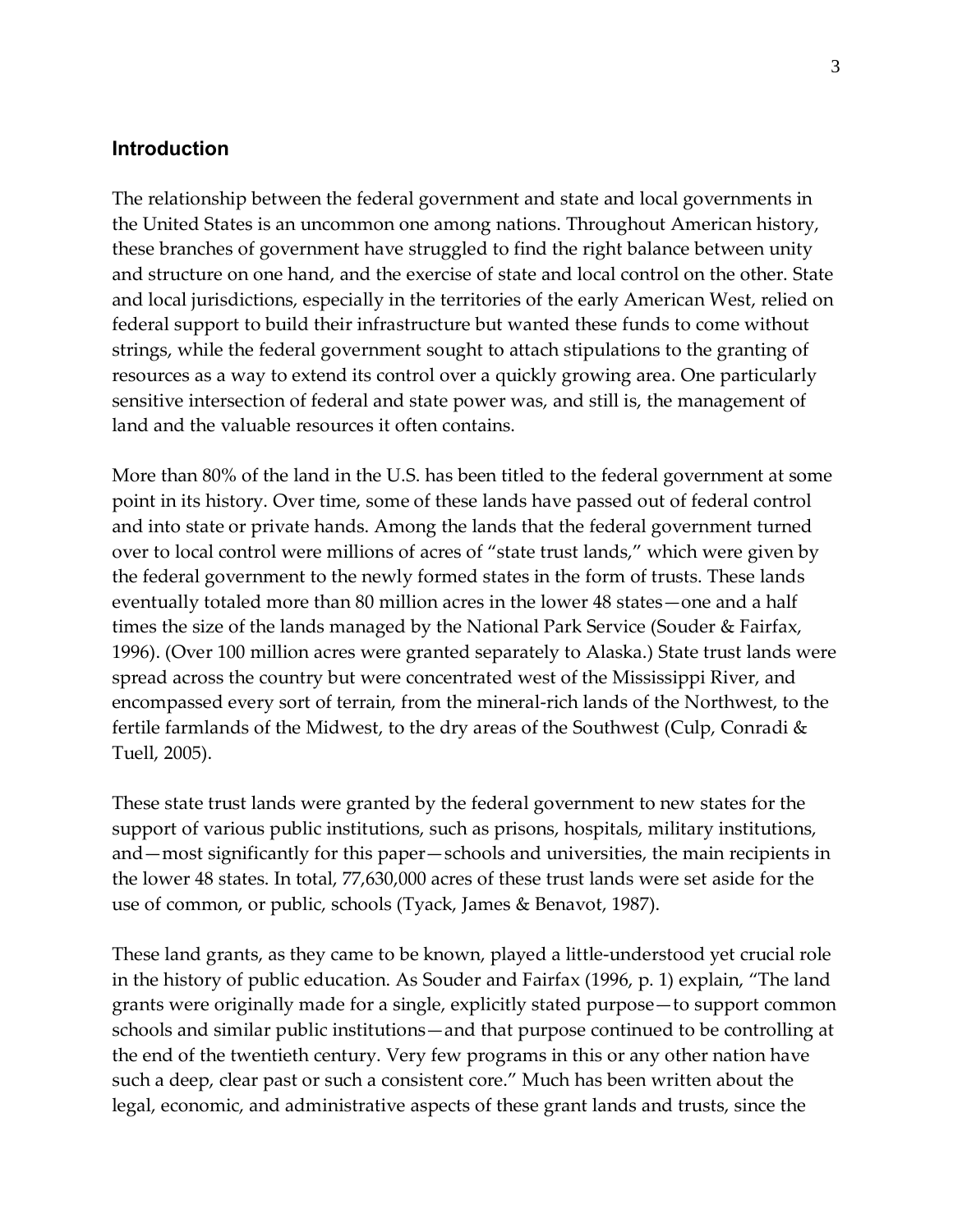authority over and management of these lands has important implications for economic and commercial development, the environment, state's rights, and other issues. However, few scholars have written for a popular audience about the relationship of the early federal land grants to the public school system.

Many people are familiar with educational land grants in the context of the land-grant colleges created through the Morrill and Agricultural College Acts of 1862 and 1890. In fact, those college land grants were the successors to a much older and more systematic arrangement of granting lands for the support of schools.

Two early federal Acts formed the basis for all subsequent federal land grant policy the Land Ordinance of 1785 (officially, *An Ordinance for Ascertaining the Mode of Disposing of Lands in the Western Territory*) and the Northwest Ordinance of 1787 (officially, *An Ordinance for the Government of the Territory of the United States, North-West of the River Ohio*). These ordinances established a series of trust relationships between the federal government and the states, in which the government granted the asset (land) to be held in a trust and used to support a system of schools in a state (Souder & Fairfax, 1996).

Although these ordinances were approved by the Continental Congress before the adoption of the Constitution in 1789, they remained the law of the land in the new United States, just as anything enacted or ratified by the Continental Congress was binding after 1789.<sup>1</sup> As Northwest Ordinance scholar Peter S. Onuf (1987) notes, "the Ordinance was treated as a constitutional document" (p. xvii). Additionally, as discussed in the next section, the power of these two laws was already established and accepted in the eyes of the founding fathers.

In light of the continuing debate about federal influence versus local control of public schools, it is notable that the state land grants first made by these ordinances set the stage for a consistent federal policy that was incorporated in later legislation and applied to every state as it entered the Union.

#### **Lands in a New Republic**

The Land Ordinance of 1785 and the Northwest Ordinance of 1787 were influenced greatly by the political, social, and economic context of the American Revolution, and they emerged in tandem with the new republic.

 $\frac{1}{1}$ Gordon Wood, personal communication to Alexandra Usher, February 18, 2011.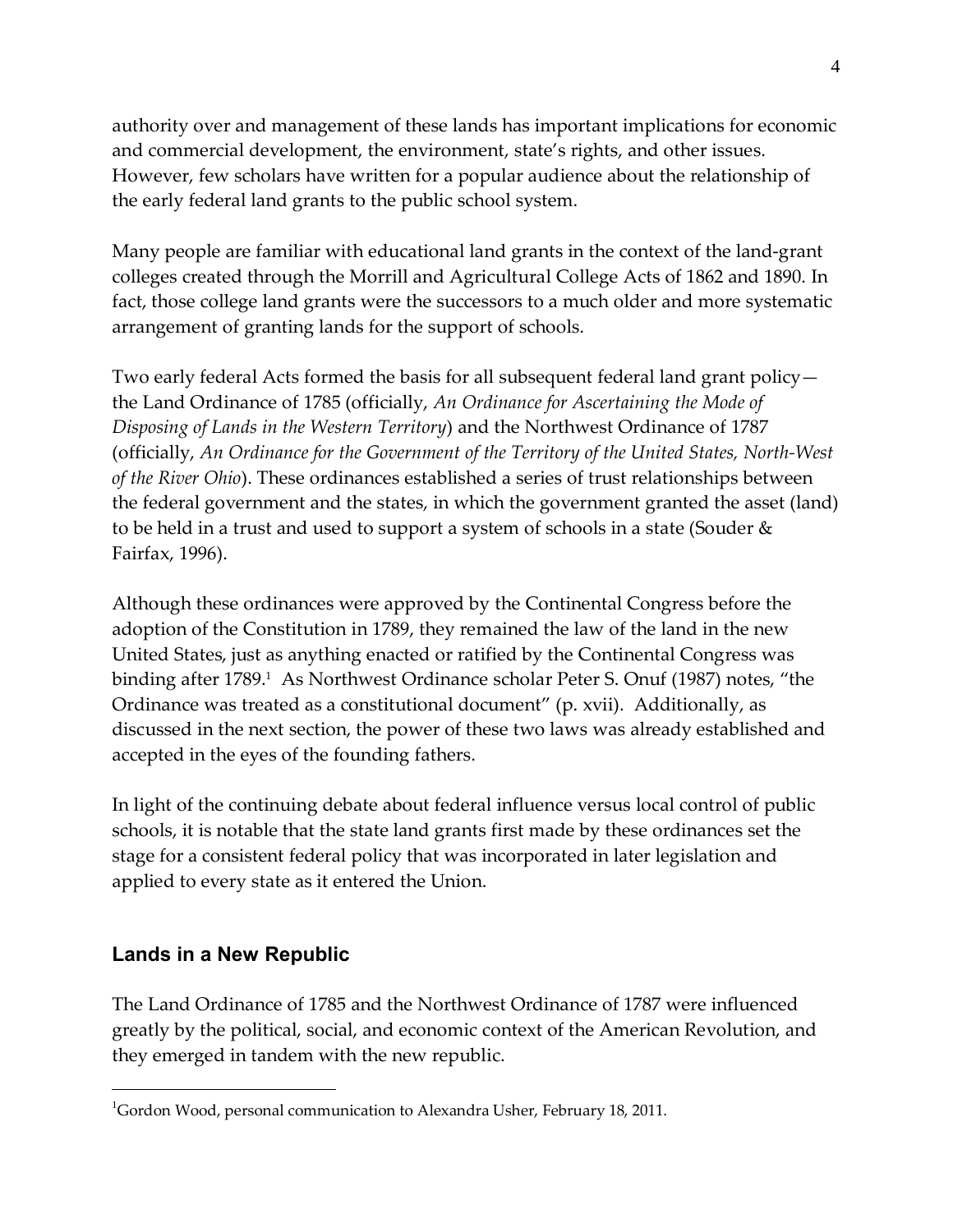Almost immediately after the Revolutionary War and the colonies' cession of their Western lands to the new government, concern began to spread about the management of those lands. The members of the new Continental Congress worried that if they did not act, several problems would occur: land speculation would become rampant as settlers moved westward; valuable natural resources, and the land itself, might be lost; and the fragile new Union might fracture if settlements decided to secede or establish non-democratic governments (Onuf, 1987). Additionally, there was a fear of foreign influence spreading in the unsettled territories, with the presence of the French in Louisiana and other parts of the Mississippi River basin, the Russians in Oregon, the British in Canada, and the Spanish in Florida and California. The fledgling American government worried that a settler in Ohio, for example, "was as likely to end up speaking French as English."<sup>2</sup>

While these concerns were all valid, the concerns about states seceding or adopting non-democratic governments became a source of great worry, and the Continental Congress decided to deal with it in two ways. First, the Northwest Ordinance specifically mandated that any new state, in order to be admitted to the Union, must adopt a Republican (i.e., democratic) form of government. Second, this Ordinance broadly declared that "schools and the means of education shall forever be encouraged." Many of the revolutionary leaders and Founding Fathers, most famously Thomas Jefferson, held a fervent belief in the importance of education. They felt that providing a public education was the only means by which to ensure that citizens were prepared to exercise the freedoms and responsibilities granted to them in the Constitution and thereby preserve the ideals of liberty and freedom. Education was the most promising way to make sure that Americans, no matter where in the country or territories they were located, were being raised as English-speaking citizens loyal to the ideals of democracy (Culp et al., 2005).

The practice of using land grants to support education was not a new idea in 1785. Before independence, many American colonies supported schools through land endowments, a practice rooted in European and even ancient Greek and Egyptian origins (Culp et al., 2005). Further, by the end of the  $18<sup>th</sup>$  century, there was already general consensus in favor of using the "public bounty" for the support of common schools, and many citizens saw widespread schooling as beneficial to both the Union and the common good. By the 1800s, schooling was already considered a right, and new states were clamoring for federal support for their school systems (Tyack et al., 1987).

 $\overline{a}$ 

<sup>2</sup>Peter Culp, personal communication to Alexandra Usher, February 26, 2011.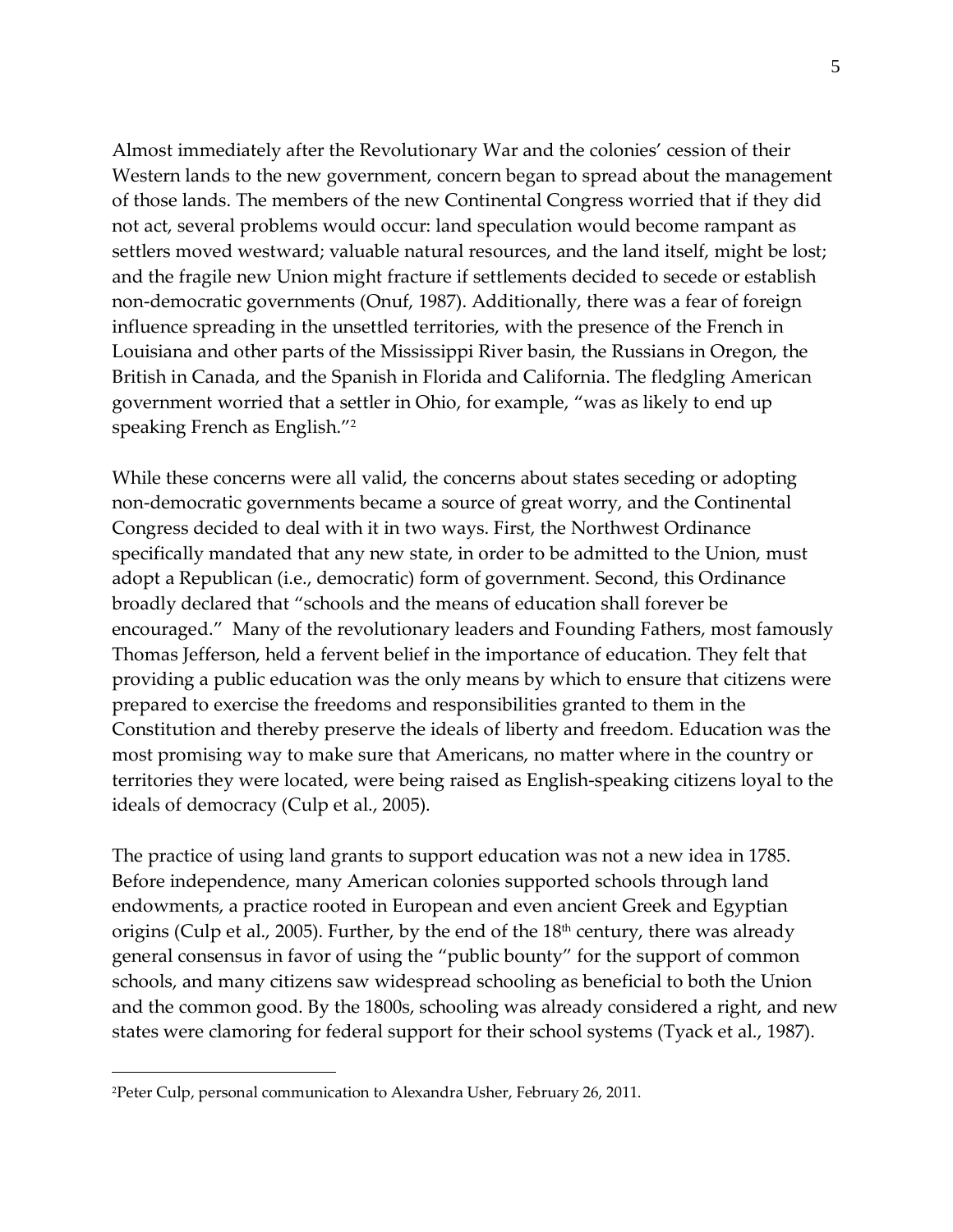In order to understand what a significant undertaking these ideas about the importance of common schools were, it is pertinent to review the educational landscape in America at the time of the American Revolution.

## **The Status of Public Education in 18th Century America**

Before the Revolutionary War, elementary education varied greatly among the colonies. Some colonies required the education of all children as early as the 1600s, while others left education to the discretion of parents, churches, and other community groups. Access to education was limited by geography and income, as well as race and gender (Center on Education Policy, 2007). Soon after the American Revolution, some of the nation's founders recognized that this haphazard approach to schooling was inadequate to educate the people of the developing nation and that a more formal system was needed.

In addition to encouraging the development of morality and democracy through education, the land grants provided a crucial economic resource for the new territories. The already-established eastern states had a settled property base that could fund schools through taxes, while the newly forming west, with its lands under the federal public domain, had few resources available to fund fledgling governments (Culp et al., 2005). Without the federal government's endorsement of free public schooling for all citizens and legislation specifically setting aside land and money for the establishment of schools, the expansive territories and nascent states may have struggled to sustain education as a monetary and political priority. As Tyack, James, and Benavot describe:

Even Southern Congressmen committed to states' rights and opposed to federal subsidy of internal improvements believed it appropriate for the national government to underwrite schooling in the new states. By requiring territories to devise state constitutions, Congress induced leaders in new states to think systematically about how to provide public education as one among an array of institutions designed to build a republican form of government (Tyack, 1987, p. 14).

The Congressional concerns about the management of western lands and the establishment of a well-educated citizenry went hand-in-hand to spur the passage of the Land and Northwest Ordinances. These two laws together laid out how federal land would be used and distributed; how territories would be surveyed, divided, and governed; and by what process new states were to be formed from those territories. To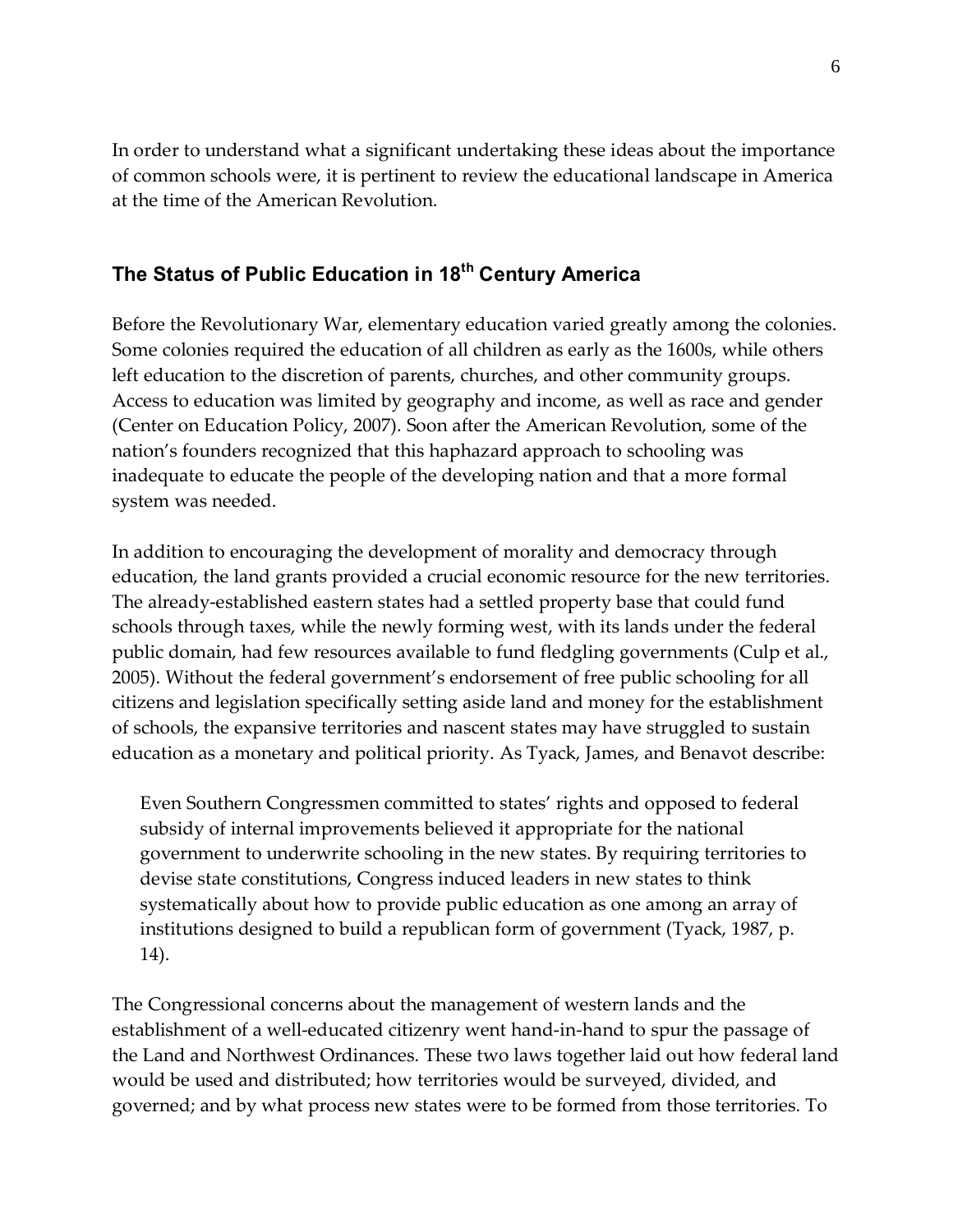make certain that their insistence on public education was not cast aside, the founders included a requirement in the Land Ordinance that certain lands be set aside for schools (Culp et al., 2005). They also included language in the Northwest Ordinance that encouraged education in general—the language in the epigraph to this paper. It is important to remember that these two ordinances did not apply to all land in the U.S., but only to land held by the federal government in public domain. However, after the revolution and subsequent acquisitions through wars and purchases by the government, this federal land included almost all the territory west of the Mississippi (Fairfax, Souder & Goldenman, 1992).

Thus, what made the grants established through Land Ordinance and Northwest Ordinance unique from their historical precedents was their scope. Never before had land trusts been established on such a systematic or grand scale. It was this federal-level involvement that was noteworthy, the "scaling-up" of an effective practice to the federal level.

#### **The Land Ordinance of 1785**

The Land Ordinance of 1785 dictated that the new western lands were to be surveyed and divided into townships of seven statute miles square and 36 sections each, and then organized into Territories by Congress. Moreover, the Land Ordinance presented an explicit answer to fears of sectional conflict, the development and management of the vast western territory, and the survival of the East-West union. This early legislation set the stage for the Northwest Ordinance, which was then able to deal more directly with the practical problems of settling these territories (Onuf, 1987).

The importance of the Land Ordinance for the development of schools cannot be understated. This ordinance was the first federal legislation to specifically provide land for public education. As stated in the ordinance:

There shall be reserved for the United States out of every township, the four lots, being numbered 8, 11, 26, 29, and out of every fractional part of a township, so many lots of the same numbers as shall be found thereon. There shall be reserved the lot No. 16, of every township, for the maintenance of public schools within the said township.

The nation's founders envisioned an array of systematically distributed communities across the new country, each drawn mathematically and organized with its own local government and education systems. They hoped this would inspire citizens to take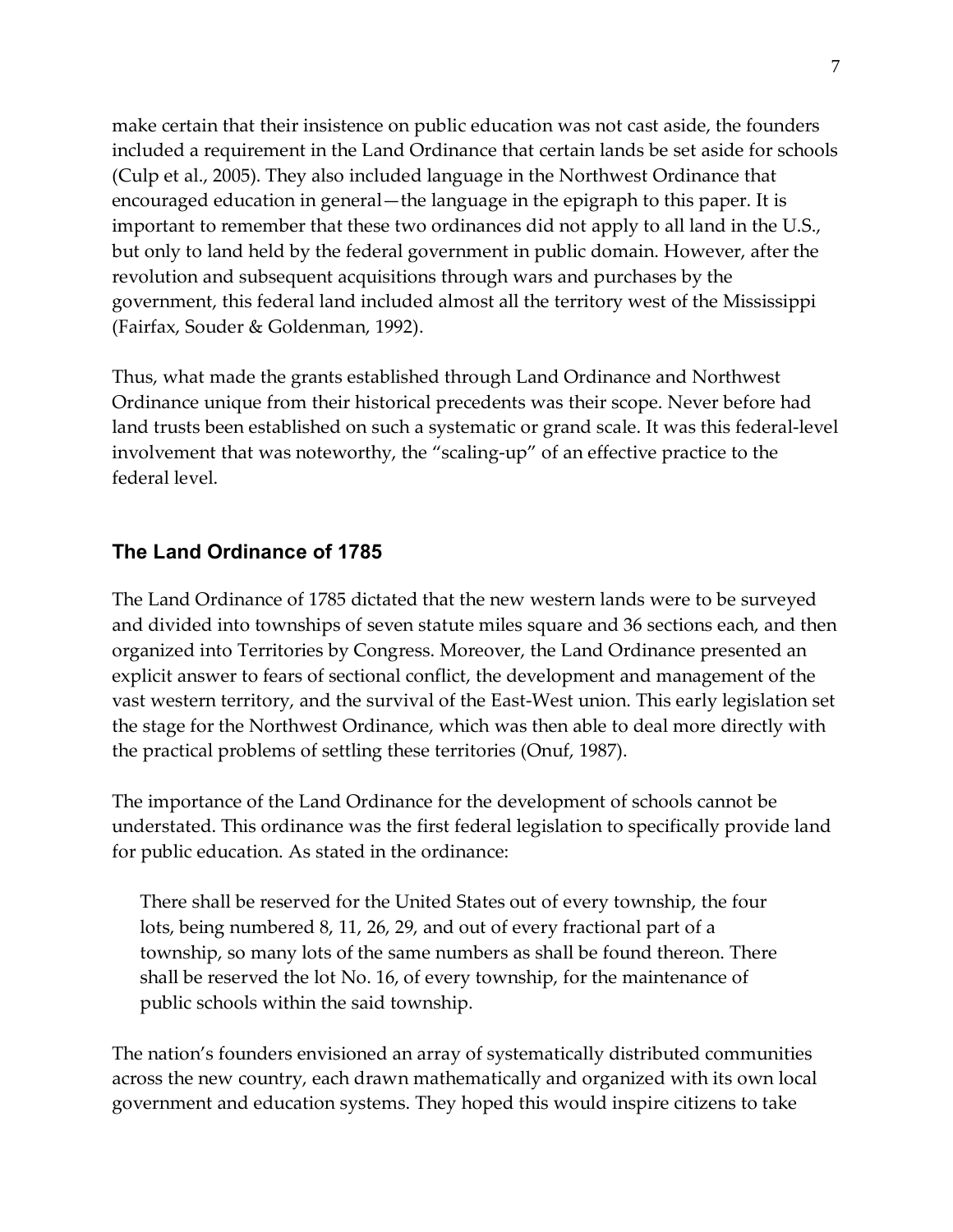ownership of their municipalities, thereby ensuring the continuation of the democracy and, as stated by the Supreme Court in *Cooper v. Roberts* (1855), "plant in the heart of every community the same sentiments of grateful reverence for the wisdom, forecast, and magnanimous statesmanship of those who framed the institutions of these new States." In other words, the founders intended to spread democracy across the new country in a system of self-governed townships, which had at their heart a public school that would be the catalyst for instilling and furthering these democratic ideals.

#### **The Northwest Ordinance of 1787**

The Northwest Ordinance of 1787 established a system of governance for the territories and, more importantly for the purposes of this paper, the process by which they could apply for statehood. Under the Northwest Ordinance, when a territory's population reached 60,000 free inhabitants, that territory could petition Congress for admission to the Union—but this was no simple task. States had to bargain with Congress, eventually agreeing to a basic contract, formalized in an Enabling Act, that spelled out the terms of their statehood. The Enabling Act would authorize the territory to compose a state constitution and form a state, and would set out federal mandates for that state apart from those in the state's self-imposed constitution (Fairfax et al., 1992). These individual federal Enabling Acts (and, in some states, the official acts of admission to the Union) laid out the specifics of the school land grants in each state. The appendix to this paper lists the individual Enabling Acts and the specific lands they granted.

In reality, however, this orderly process for statehood was not consistently carried out. Particularly around the time of the Civil War, states' admittance had become tied up in political arguments. In addition, the Northwest Ordinance technically applied only to the territory that would become the states of Ohio, Indiana, Illinois, Michigan, Wisconsin, and Minnesota. Also, although the Ordinances encouraged the formation of a national system of schools, the development of the actual schools themselves was a complicated, lengthy process unique to each state and even each township (Kaestle & Foner, 1983). Still, the principles and spirit of the Northwest Ordinance were maintained because it was used as a template to create each new state. Building on the premise established by the Land and Northwest Ordinances, Congress continued to set aside lands for schools and other institutions in each new Enabling Act (Fairfax et al., 1992).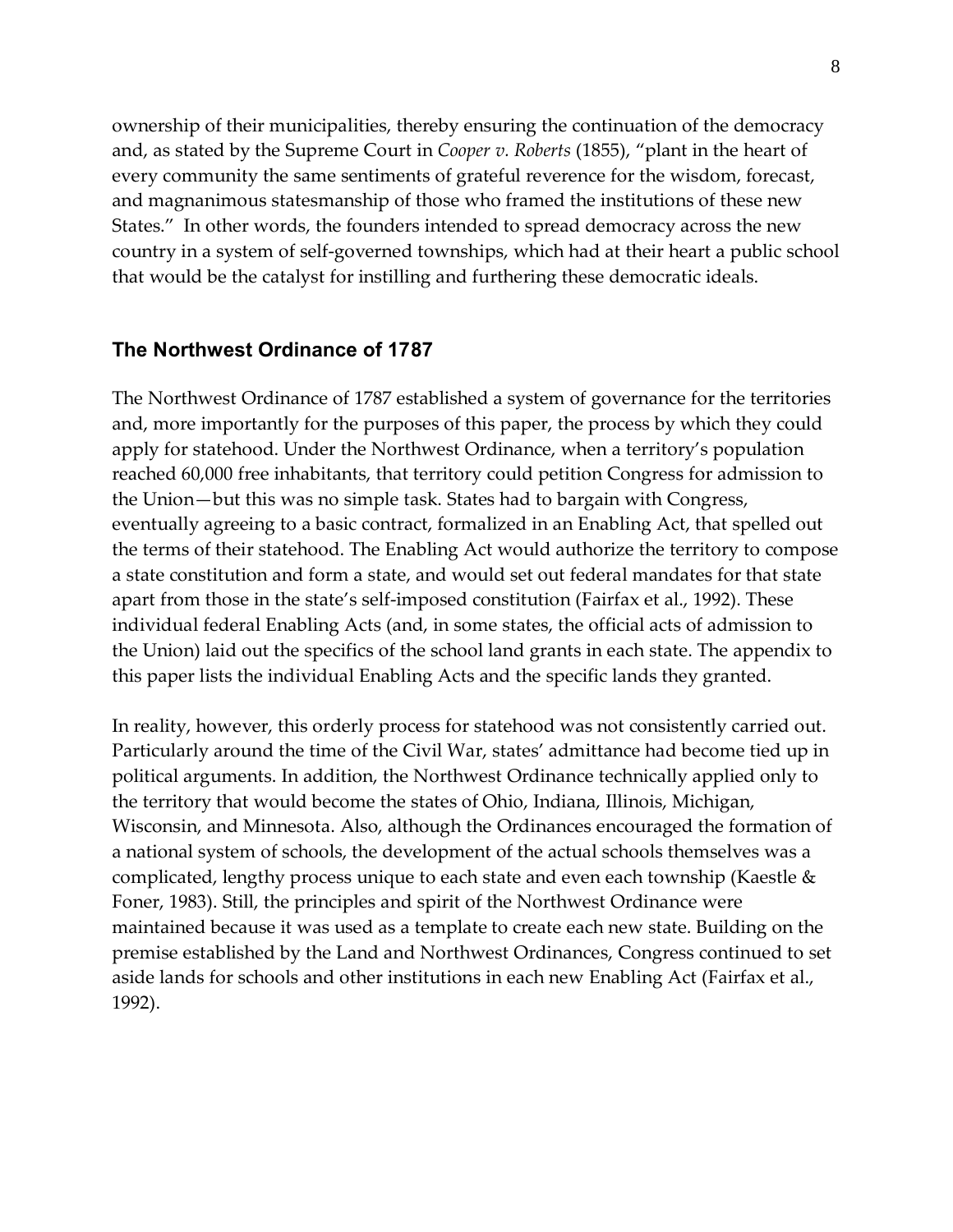#### **Trusts under the Law**

To grasp the history of state land grants for education, one must first understand the means through which these grants were given. The agreement between the federal government and each new state to grant lands for public institutions established a trust relationship. A legal trust is formed when an asset (the *trust corpus*) is given, under specific terms, by one participant to be held by a second participant for the benefit of a third participant. Therefore, three parties are needed to form a trust: a *settler* or *trustor*, which provides the property or asset to establish the trust; the *trustee*, which manages the trust according to the trustor's instructions; and the *beneficiary*, which reaps the benefits of the asset held in trust (Souder & Fairfax, 1996).

Subsequent Supreme Court decisions have found that in nearly all cases the Enabling Acts of each state established a legal trust that set out how the granted lands were to be held and managed. <sup>3</sup> In this case, the federal government was the trustor, and the state specified was the trustee (in earlier cases the individual township or county was the trustee, as discussed later). In general, the system of common schools was the beneficiary. In addition to complying with the trustor's instructions, the trustee was charged with a series of responsibilities governing how the trust should be managed. Essentially, these responsibilities included managing the trust honestly, skillfully, in good faith, and in the best interest of the trust and the beneficiary. The trustee (in this case, the state or local government) had to manage the asset (the granted land) in the best interest and for the benefit of the beneficiary (the schools). Thus, the federal land grants, through this trust system, established a triangle of influence and control among the federal government, the states and townships, and the schools.

#### **The Grant Recipients**

Altogether, 30 states received federally granted lands for schools through the process established by the Land Ordinance of 1785. The original 13 colonies joined the union without their lands ever being held in the public domain, so they were not subject to these laws. The same was true for Vermont, Kentucky, Tennessee, Maine, and West

 $\frac{1}{3}$ <sup>3</sup>Although some analysts have debated whether this land grant relationship was truly a "trust" in the strict legal sense, courts have usually ruled in favor of the trust relationship, declaring that to have been the intention, or at least the spirit, of the original laws. For example, the Supreme Court ruled that, even in cases where the trust was not clearly established in either the Enabling Act or the constitution of the state, the land grant nevertheless imposed a "sacred obligation on the public faith" (Culp et al., 2005). (See also *Lassen V. Arizona Highway Department* and *County of Skamania v. State of Washington.*)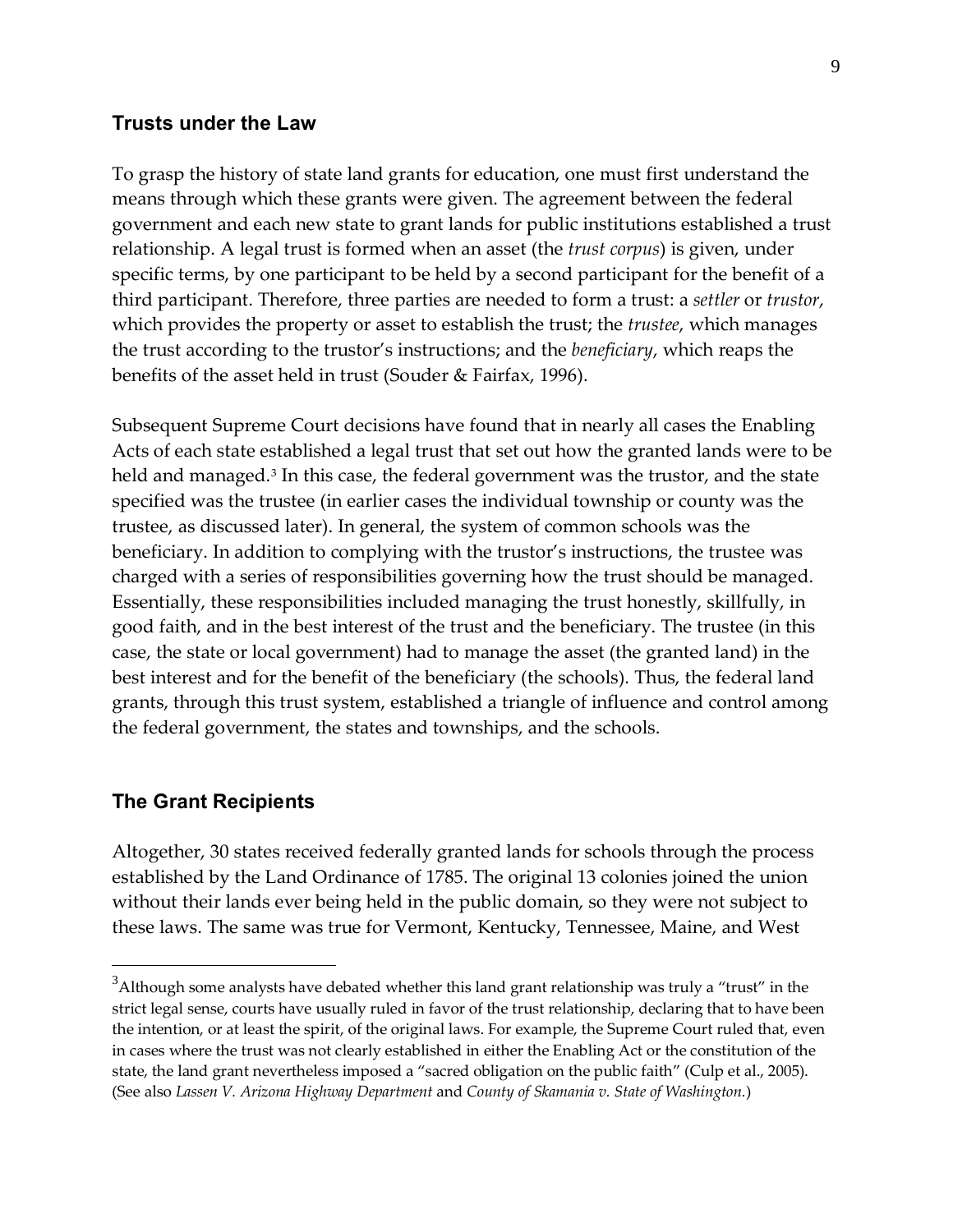Virginia, each of which was carved out of lands ceded by another state but never held in the public domain. Texas and Hawaii both set aside land for schools but under a different process. Since both Texas and Hawaii existed as independent republics prior to statehood, the public domain of those states continued to be held by the state, not the federal government, and many of their existing laws, including those setting aside school lands, were simply adopted into their state constitutions. The appendix lists all of the states that received land grants under the provisions of the Land and Northwest Ordinances.

Although the federal government remained the trustor and the schools remained the beneficiary throughout the land grant process, the designated trustee changed over time. In keeping with the philosophy of self-governing townships, Congress first granted the lands directly to each township in the state for the management of that township's schools. Subsequent Enabling Acts granted the lands to individual counties in each state. Finally, the Enabling Acts of later states simply mandated that the state should manage the lands for the benefit of that state's schools (Souder & Fairfax, 1996). This change was made partly to address the awkwardness of the regimented rectangular survey system, which made more sense in the division of the alreadysettled Midwestern territories, with their wide expanses of fertile and land and relatively flat terrain, than it did in the mountainous, arid states of the West. In the West, population centers developed around economic and natural resources and transportation routes. Therefore, each artificially drawn township did not necessarily have the population or resources needed to manage the granted lands (Culp et al., 2005). In Montana, for example, 49 of 81 counties reported losses in the common school fund resulting from "insufficient security, insolvent parties, absconding debtors, or corrupt officials" (Tyack et al., 1987). As a result, the trusteeship of the public trust lands was transferred to the state's hands. Over time, it simply became more practical to grant lands to each county, and in the end, simply to each state.

Though the schools in general remained the beneficiaries of the trusts, the language defining the beneficiaries also changed over time. The Enabling Act for Ohio simply states that lands be reserved "for the maintenance of schools," while Colorado's states that the lands are to be used "for the support of common schools," and Oklahoma's refers to "the use and benefit of common schools." (The appendix lists the Enabling Acts of each state.) These variations, and the lack of Congressional specificity about the process for allocating and managing lands described later in this paper, have led to many differences among states in their trust lands (Souder & Fairfax, 1996).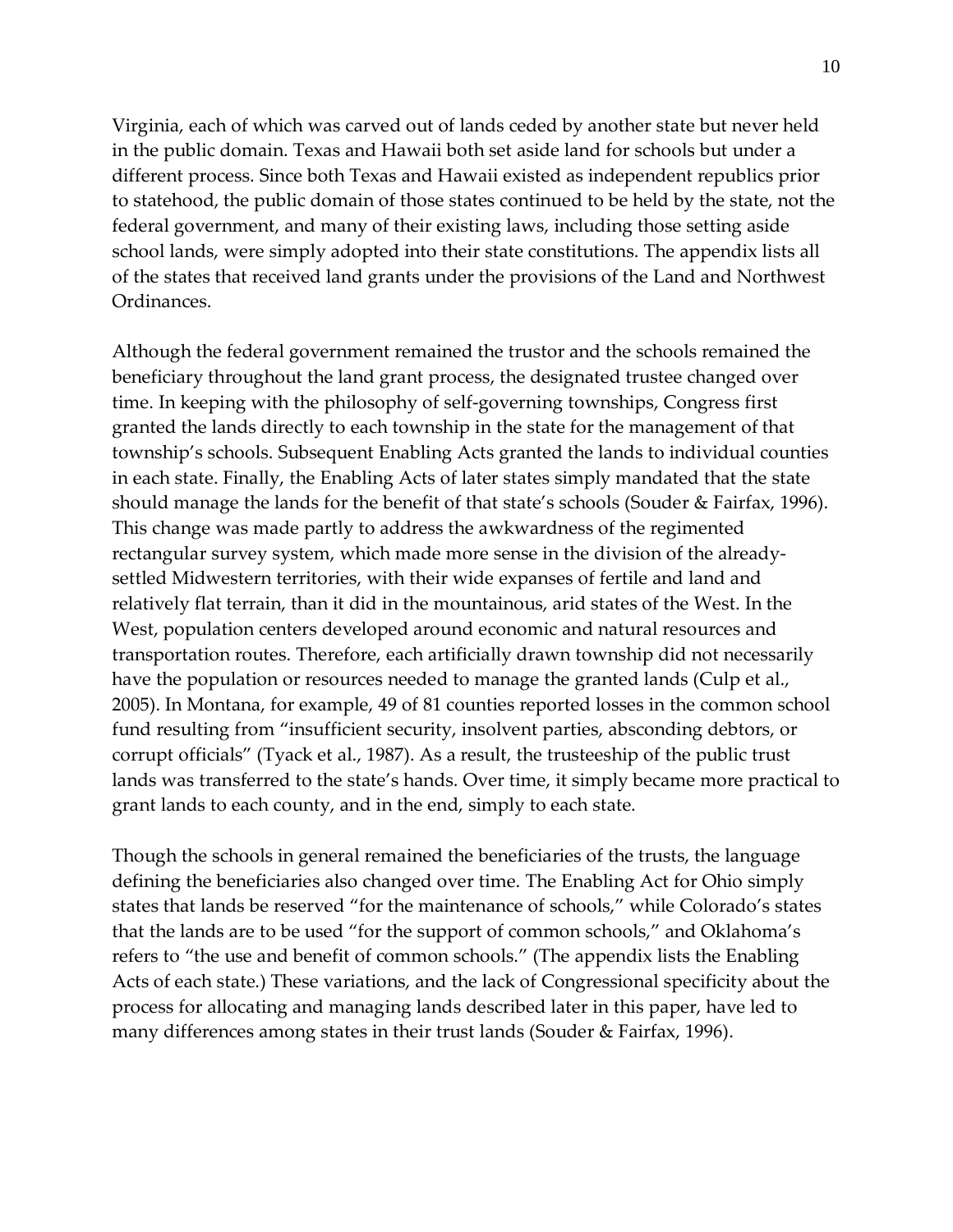#### **Changes in Grants Over Time**

Other land grant policies also evolved over time. One such policy was the amount of land reserved for schools. As noted above, the Land Ordinance first established land grants for schools that consisted of one section of every township, section 16. In 1816, the Enabling Act for Indiana included grants for a "seminary of learning." setting a precedent for university land grants in later states. Indiana received a total of 36 sections, or the equivalent of one township, for its higher education seminary, while many later states received 72 sections, or two townships, for universities. In 1857, Minnesota was the first state to be granted two sections (16 and 36) per township for the use of schools, as well as 72 sections for a university. Many other states followed suit. After Utah was admitted in 1894, states began receiving four sections per township, with the exception of Oklahoma, which received only two. (The appendix also shows the specific sections allocated to each state.)

The regulations governing the management and administration of the granted lands also changed over time. Early state land trusts were sometimes badly managed or plagued by incompetence or corruption. Some early land-grant states made poor leasing decisions and squandered their schools lands, while others sold the land too early to try to reap immediate benefits. As a result, Congress began to add more specific provisions over how the land was to be managed (Tyack et al., 1987). As Tyack and his colleagues explain, "although the federal government saw its role as distributing benefits rather than regulating schools, over time Congress became more and more prescriptive about education in its Enabling Acts and more careful to ensure that endowments were not wasted, as they had typically been in states admitted to the union in the early nineteenth century" (p. 14).

This change becomes clear when comparing, for example, the wording in Ohio's Enabling Act of 1803 and that in the Omnibus Enabling Act of 1889, which covered North Dakota, South Dakota, Montana, and Washington. Ohio's act simply granted "section 16 for the use of schools." The Omnibus Enabling Act set specific terms, including price restraints, for the sale and lease of the land, and even went so far as to prohibit the land from being used for a sectarian or denominational school. Idaho and Wyoming have similar provisions in their acts. The Omnibus Act, as well as Utah's Enabling Act, passed in 1894, also had a separate article explicitly stating that "provision shall be made for the establishment and maintenance of a system of public schools, which shall be open to all the children of said state and free from sectarian control." By the time New Mexico and Arizona were admitted to the Union, their acts included incredibly detailed provisions that specified rules for the leasing of the land, the size and price of the lands that could be sold, the time periods during which the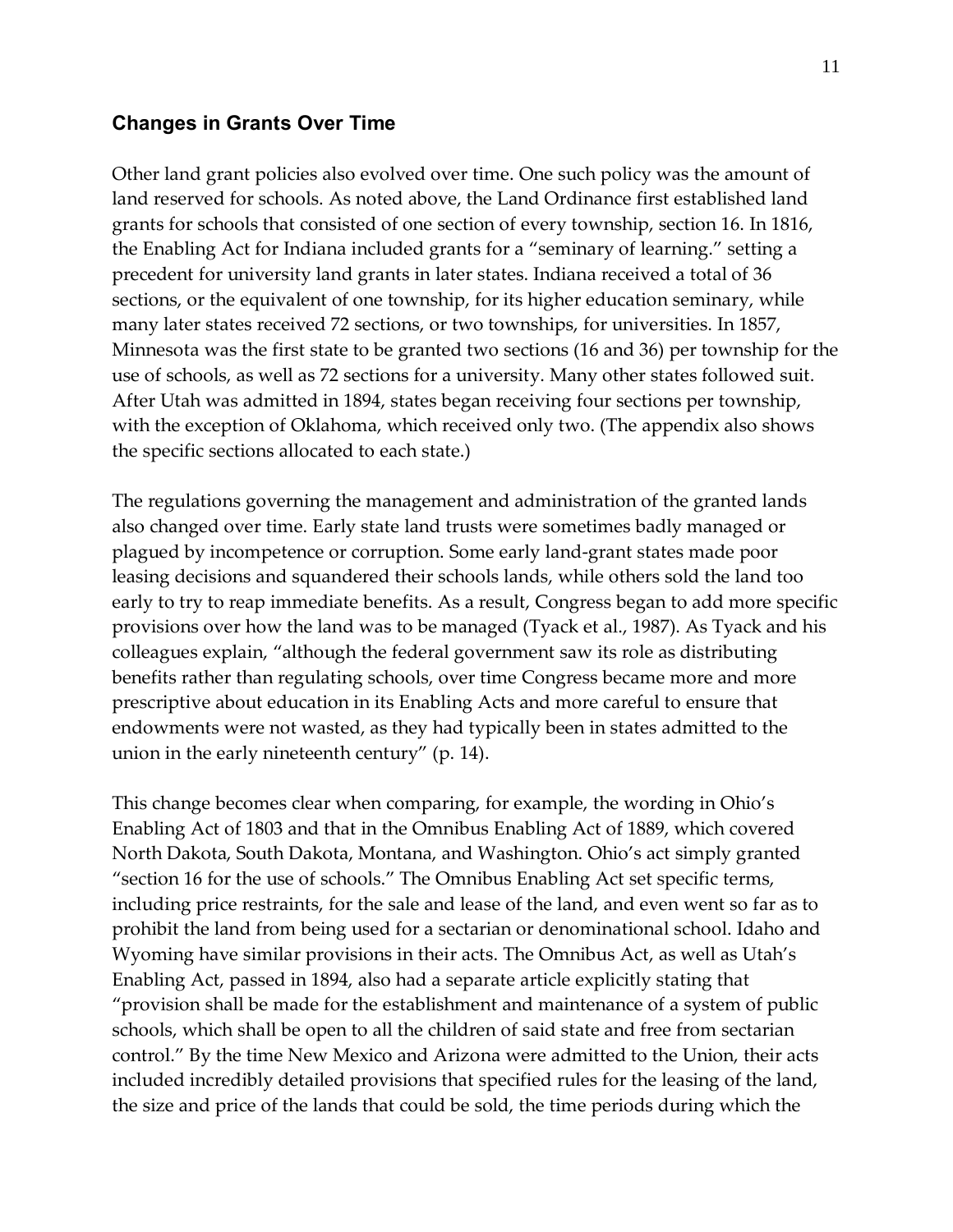lands could be auctioned, and the appraisal of the lands' "true value" prior to auction (Culp et al., 2005).

The state of Michigan came up with a unique method to address the problem of grant mismanagement, which was then adopted by many other states. Michigan's innovation was to establish a permanent fund into which the proceeds from the sale of trust lands would be invested. The interest from that fund, combined with rental revenues from the lands, would be returned to the schools. Beginning with Colorado, Congress mandated that subsequent states also establish such a fund (Souder & Fairfax, 1996). Many states still maintain these "permanent" funds, and some have also established second funds; often, the permanent fund contains revenues from non-renewable resources, while a more general schools fund manages the interest and dividends from the permanent fund investments and revenues from renewable sources such as leases and permits.

Beginning with Colorado, Congress also began allowing *in lieu* grants for states in which the sections of land allotted for schools were already occupied by homesteaders, railroad grantees or other federal reservations, such as Indian reservations. In these cases, states were allowed to select federal lands within their state boundaries, in lieu of their allotted lands, to be granted for schools. These *in lieu* grants allowed states to select contiguous blocks of land instead of the piecemeal sections in each township. This *in lieu* approach sometimes proved much more profitable when it came to sale or lease of the land but in other cases proved troublesome. A similar issue played out on a smaller scale with the traditional sectional grants; some of these sections enjoyed a prime location or a wealth of resources, while others did not and were less profitable (Culp, et al., 2005).

One problem with *in lieu* grants was their timing. States were being admitted to the Union at the same time the Homestead Act was being implemented, Indian reservations were being established, and numerous other settlement activities were occurring. This meant that the states admitted later had far less land to choose from by the time they selected their grant lands. Washington State was able to select its land only after companies, the railroad, settlers, and various other parties had staked their claims. Therefore, the lands granted for the schools were the least desirable, far from waterways or railroads, and provided very little funding for educational needs in the early years of the state. This was true for many states that received grants during a time when selling the land was favored over retaining it but whose trust lands lacked value and were not marketable. Unexpectedly, some of these lands have since become prized. Arizona, for example, benefited in its choice of once-remote lands that have recently become desirable because they are among the few remaining undeveloped tracts in the state. One state official estimated that one 20,000-acre parcel of land north of Phoenix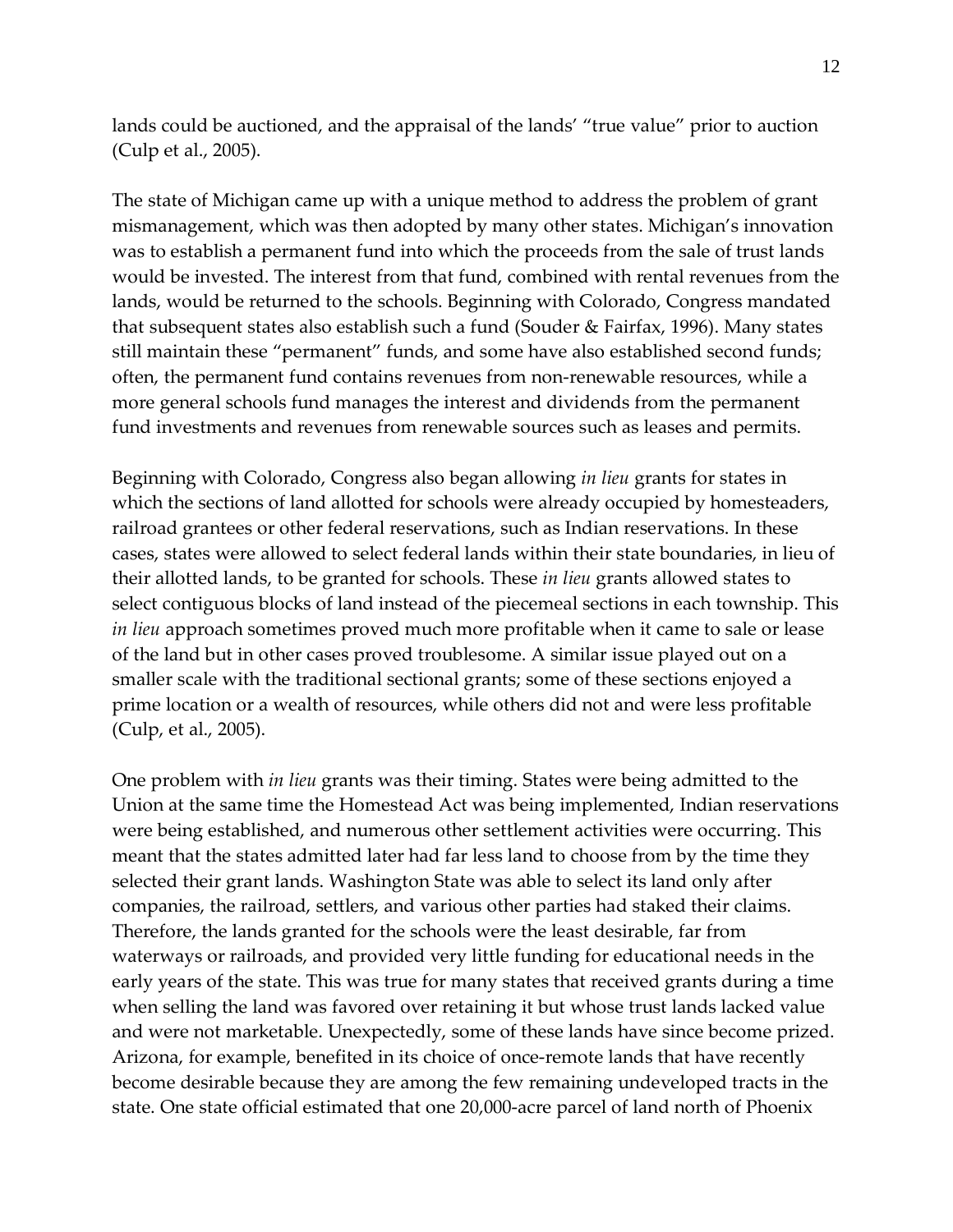could yield as much as \$40 billion in revenue to the state trust over the next 100 years (Culp et al., 2005).4

It is important to note that although the regulatory language in the Enabling Acts increased, the requirements themselves did not necessarily become more stringent. This was because many of the early states had adopted similar regulations through language in their own constitutions. What changed over time is that Congress incorporated this language from the early states' constitutions into the later states' Enabling Acts in order to better enforce what they saw as mismanagement on the part of the trustees (Fairfax et al., 1992). Put another way, the federal language in the early Acts was vague, and states developed their own policies for managing and administering their land grants. Once these early states led by example, the responsibilities they chose to take on were mirrored back into the language of later federal acts in a unique give-and-take relationship.

This federal-state relationship also represents an early example of the federal government enforcing federal policy at the state level through monetary incentives. As the provisions listed in the Enabling Acts grew more specific, the federal government was essentially forcing states to agree to more federal requirements (i.e., funding for schools) before granting them land. This view is especially interesting in light of recent criticisms of the Obama Administration's efforts to use potential funding as an incentive to encourage states to enact more reform-minded education laws. In reality, this carrotstick approach to federal funding and requirements has existed since the beginning of the nation, and education is merely one area in which it is exercised.

#### **Sales Versus Leasing of the Grant Lands**

 $\overline{a}$ 

As explained above, the language governing management of the land grants evolved over time (Fairfax et al., 1992). The early Enabling Acts simply stated that trustees should lease their grant lands. In the 1840s, when states were designated as the trustees, they added provisions to their constitutions specifying what states could do with the lands—provisions that were later incorporated into future states' Enabling Acts (Souder & Fairfax, 1996).

<sup>4</sup>Interestingly, many states with the granted lands that have recently become valuable may have gotten overambitious in their attempts to generate revenue for their trusts. Arizona, for example, sold much of its empty land during a boom in residential development. This generated a large amount of revenue but put inordinate amounts of pressure on the school system from an influx of many new residents, thus negating the financial benefits of selling the land (S. Fairfax, personal correspondence, February 17, 2011).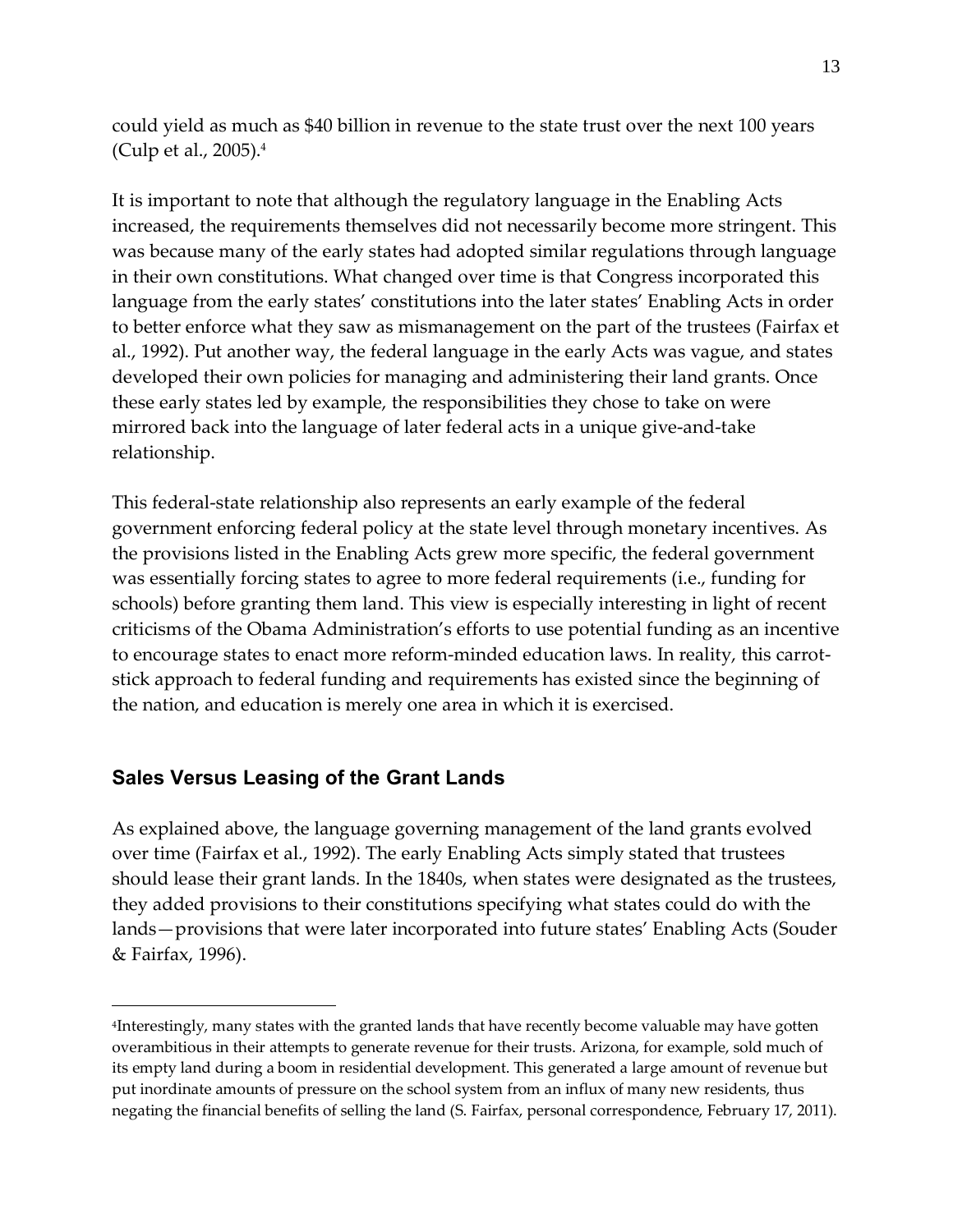With these provisions in place, the trend shifted from leasing the land to selling it. Indiana, Illinois, Wisconsin, Michigan, and Ohio each tried to develop a system of leasing the lands, but all proved to be failures. In 1827, Ohio asked Congress to allow the state to sell the lands rather than lease them, a provision that became standard thereafter. The Colorado Enabling Act of 1875 was the first to put restrictions on the method and price at which the lands could be sold, a policy included in the Enabling Act for every state that followed except Utah. In later decades, another shift occurred, as many states eschewed the chance to sell their lands and instead retained them. Although at first it was assumed that the federal government would eventually dispose of all public domain lands—a policy not officially renounced until the 1970s—it became clear over time that this would not happen. The states followed suit by retaining their lands as well. As a result, many of the states that joined the Union later still hold more of their school trust lands than the older states do. Though they favor retention as a rule, states still sell and exchange the lands as they see fit (Fairfax et al., 1992).

### **What Became of the Grant Lands?**

The grant lands in many regions continue to play a crucial role in the schools. The states created before 1850 have sold all or most of their granted lands. California, which joined the Union in 1850, now retains only 10% of its original grant lands. On the other hand, newer states still hold a majority of their grant lands; approximately 87% of lands in Nevada and 75% in Arizona are in federal holding. <sup>5</sup> Over the years, the lands still held in trust have been the subject of numerous disputes and lawsuits. During the  $20<sup>th</sup>$ century, it became common for states to dedicate parts of their school lands to other state purposes, such as rights-of-way. This occurred mostly on a small scale as the need arose, but without providing compensation for the schools. Several prominent court cases centered on this practice, and ultimately the Supreme Court ruled that this was a violation of the states' trust agreements (Souder & Fairfax, 1996).

The lands granted by the federal government have proved to be an asset for the nation's schools, a reflection of the significance placed upon education by the founders more than two centuries ago. As Tyack and his colleagues (1987) state:

Altogether, Congress gave the states 77,630,000 acres for common schools, far more than the total of 21,700,000 it gave the states for universities, hospitals, asylums and other types of public institutions under the land-grant provisions of the Morrill Act and other federal laws. By the end of the

 $\overline{a}$ 

<sup>5</sup>Peter Culp, personal communication to Alexandra Usher, February 26, 2011.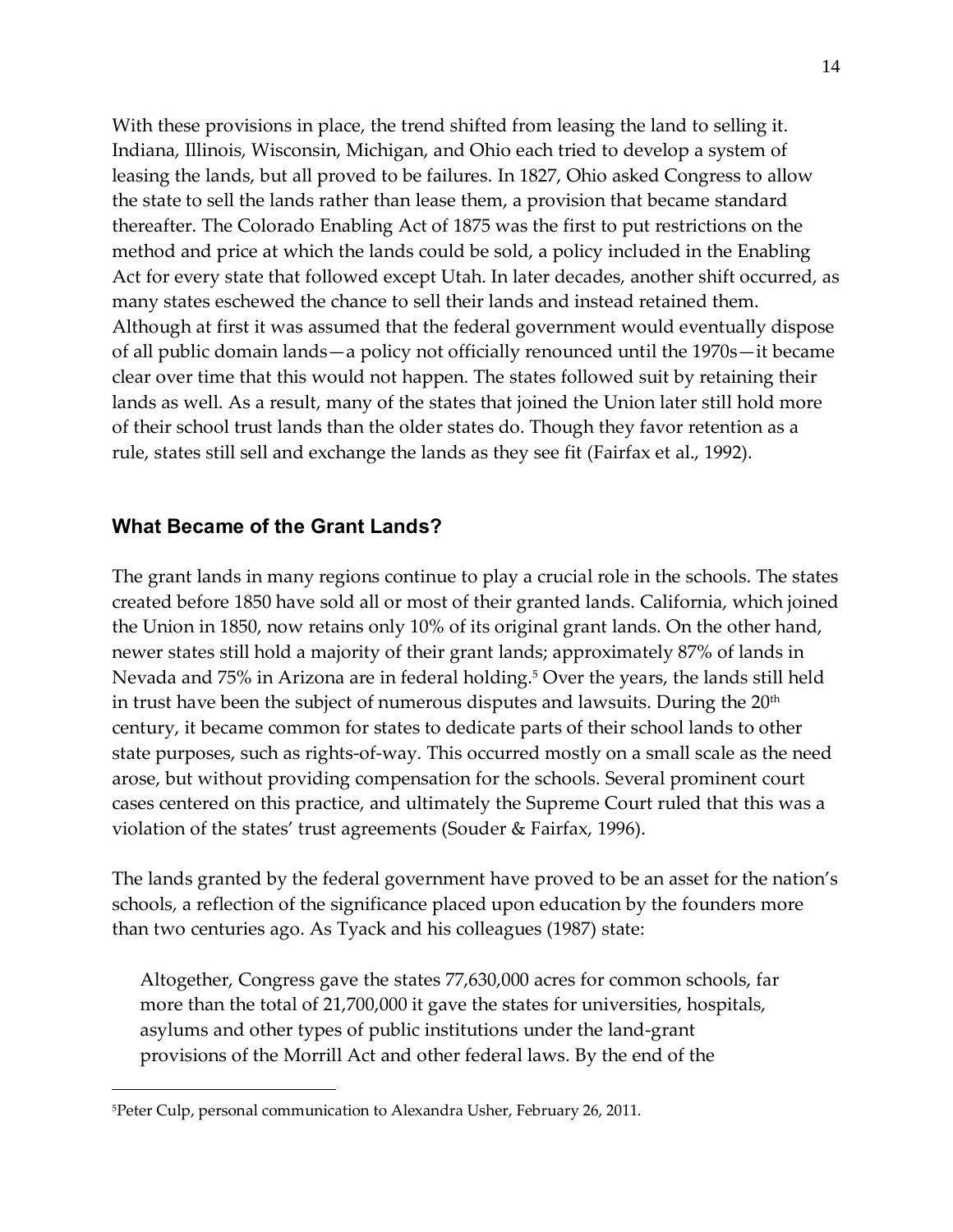nineteenth century, most states west of the Mississippi River were receiving more than 10 percent of all their school revenues from income from those grants (p. 22).

According to Fairfax and Souder as of 1996, 22 states still retained and managed some of their original grant lands, although not all of these states maintained their permanent funds. Revenues from these lands come predominantly from the sale of resources like coal and minerals, the sale of the land itself, or fees from grazing, commercial development, or other surface use, as well as interest derived from the permanent fund, if the state has one. These revenues are used to pay for an array of expenses, including teacher salaries and construction, and as collateral for school loans (Culp et al., 2005).

As of 1990, New Mexico, Texas, and Washington were generally receiving substantially more money from their trust lands than any other states, mostly through revenues from oil and gas, timber, and land sales (Souder & Fairfax, 1996). Additionally, some states liquidated all or part of their permanent funds in order to maintain budgets during times of economic crisis (Fairfax et al., 1992). Of those states that maintained a permanent fund, Arizona, New Mexico, Oklahoma, Texas, and Wyoming all had monetary levels over \$500 million as of 1990. California, Nebraska, South Dakota, Utah, and Washington each had monetary levels at or below \$100 million in 1990 (Souder & Fairfax, 1996). States continue to receive varying levels of revenue from their trust lands, depending on whether those revenues come from agricultural fees, leasing royalties, or other means (Culp et al., 2005).

**Table 1**, which is based on data from the Lincoln Institute of Land Policy, shows how four states manage their grant lands and distribute their permanent funds. While other states maintain permanent funds, and while some states without permanent funds still distribute revenues from grant lands to their schools, these four states were chosen because they vary in location and size and illustrate the vast differences among states in funding, management, and distribution of lands and revenue. Among these four states, the land trusts provide between 1% and 10% of the state-provided education funding. In all four of the states analyzed, between 78% and 99% of the trust land revenue goes directly back to the public schools. It is clear that the contribution of the federal government, which began so long ago, continues to generate significant dividends for the public schools in these states.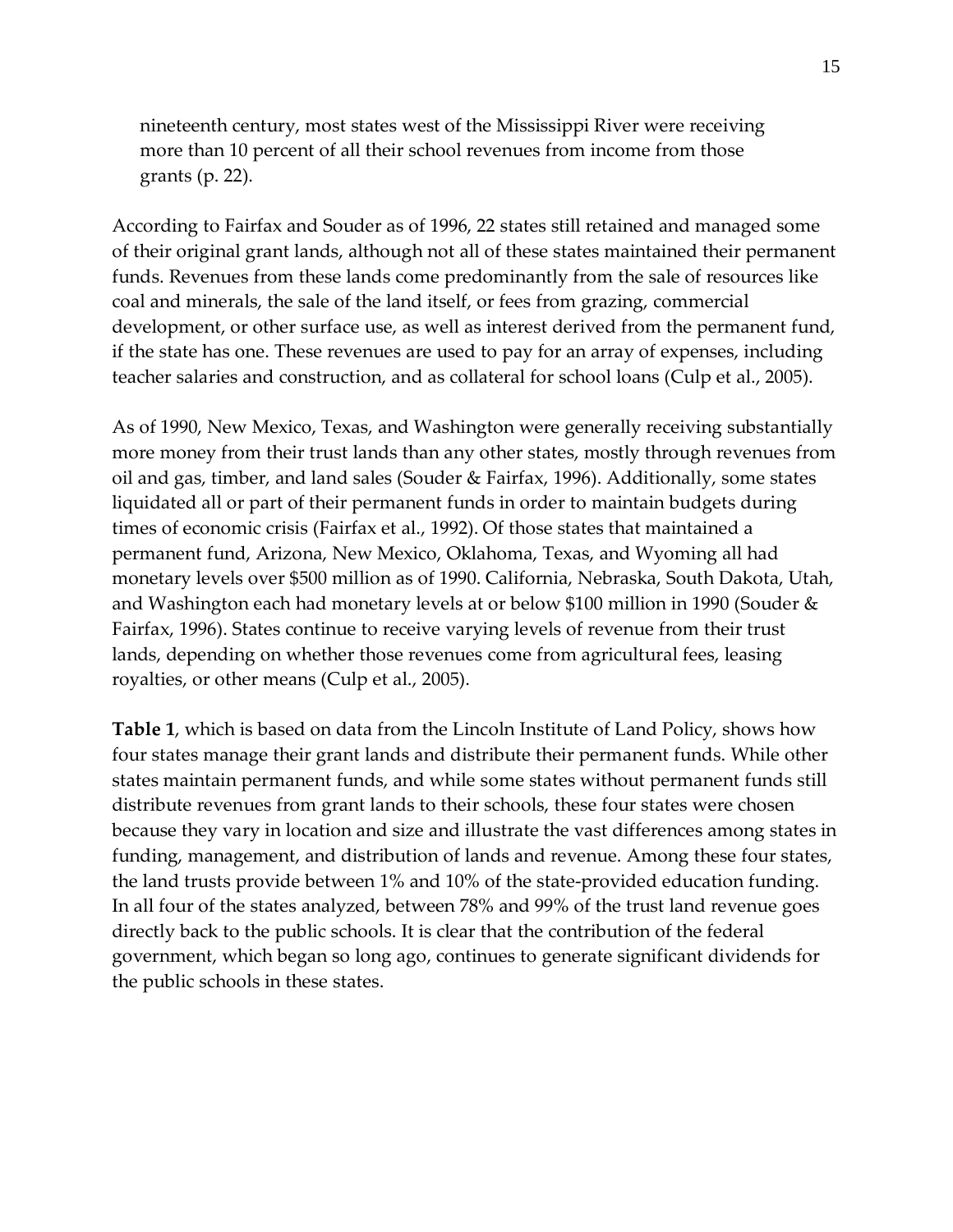| <b>Issue</b>                                                     | Arizona                                                                                                                                                                                                                                                          | <b>Nebraska</b>                                                                                                                                                                                                                                                           | <b>North Dakota</b>                                                                                                                                                                                                | Washington                                                                                                                                                                                                                                    |
|------------------------------------------------------------------|------------------------------------------------------------------------------------------------------------------------------------------------------------------------------------------------------------------------------------------------------------------|---------------------------------------------------------------------------------------------------------------------------------------------------------------------------------------------------------------------------------------------------------------------------|--------------------------------------------------------------------------------------------------------------------------------------------------------------------------------------------------------------------|-----------------------------------------------------------------------------------------------------------------------------------------------------------------------------------------------------------------------------------------------|
| Acres of trust                                                   | 9.3 million surface acres                                                                                                                                                                                                                                        | 1.4 million surface acres                                                                                                                                                                                                                                                 | 700,000 surface acres                                                                                                                                                                                              | 2.2 million surface acres                                                                                                                                                                                                                     |
| lands remaining                                                  | 9 million mineral acres                                                                                                                                                                                                                                          | 2.9 million mineral acres                                                                                                                                                                                                                                                 | 1.8 million mineral acres                                                                                                                                                                                          |                                                                                                                                                                                                                                               |
| Use of lands                                                     | Commercial &<br>residential development,<br>agriculture, grazing,<br>minerals, oil, gas                                                                                                                                                                          | Grasslands, croplands,<br>mineral lands                                                                                                                                                                                                                                   | Agriculture, grazing,<br>right-of-way, oil, gas,<br>coal                                                                                                                                                           | Timber, agriculture,<br>grazing, commercial use                                                                                                                                                                                               |
| Manager of trust<br>lands                                        | Arizona State Land<br>Department                                                                                                                                                                                                                                 | Nebraska Board of<br><b>Educational Lands and</b><br>Funds                                                                                                                                                                                                                | Board of University and<br><b>School Lands</b>                                                                                                                                                                     | Department of Natural<br>Resources, overseen by<br><b>Commissioner of Public</b><br>Lands                                                                                                                                                     |
| Beneficiaries of                                                 | 88% public schools                                                                                                                                                                                                                                               | 99% public schools                                                                                                                                                                                                                                                        | 91% public schools                                                                                                                                                                                                 | 78% public schools                                                                                                                                                                                                                            |
| trust land revenue<br>(by percentage of<br>acres)                | 8% other schools or<br>universities                                                                                                                                                                                                                              | 1% other schools or<br>universities                                                                                                                                                                                                                                       | 6% other schools or<br>universities                                                                                                                                                                                | 14% other schools or<br>universities                                                                                                                                                                                                          |
|                                                                  | 5% other public<br>institutions                                                                                                                                                                                                                                  |                                                                                                                                                                                                                                                                           | 3% other public<br>institutions                                                                                                                                                                                    | 8% other public<br>institutions                                                                                                                                                                                                               |
| <b>Greatest sources</b><br>of revenue for<br>public schools      | Land sales principal,<br>lease rentals                                                                                                                                                                                                                           | Surface rental.<br>agricultural leasing                                                                                                                                                                                                                                   | Oil & gas royalties                                                                                                                                                                                                | Timber harvests,<br>agricultural & grazing<br>leases, commercial real<br>estate leases                                                                                                                                                        |
| Where revenue<br>comes from and<br>how it is<br>distributed      | Permanent Fund.<br>revenue from non-<br>renewable resources<br>All other revenues<br>distributed directly to<br>beneficiaries, up to \$72<br>million; excess revenue<br>deposited in Classroom<br>Site Fund, distributed to<br>districts on a per-pupil<br>basis | Permanent Fund.<br>revenue from non-<br>renewable and long-term<br>renewable resources<br><b>Temporary School Trust</b><br>Fund, revenue from<br>renewable resources,<br>interest and dividends<br>from Permanent Fund;<br>distributed to schools on<br>a per-pupil basis | <b>Common Schools Trust</b><br>Fund, revenue from<br>non-renewable<br>resources<br>All other revenues and<br>investment income<br>distributed to school<br>districts, less operating<br>and management<br>expenses | Permanent Fund.<br>revenue from non-<br>renewable resources<br>Common School<br>Construction Fund.<br>revenue from renewable<br>resources, interest from<br>Permanent Fund:<br>distributed through<br>superintendent for<br>construction uses |
| Manager of<br><b>Permanent Fund</b><br>(investor)                | <b>State Treasurer</b>                                                                                                                                                                                                                                           | State Investment Office                                                                                                                                                                                                                                                   | Board of University and<br>School Lands                                                                                                                                                                            | Asset Management<br>Council                                                                                                                                                                                                                   |
| Percentage of<br>total education<br>funding from land<br>revenue | State funds 45% of<br>education budget; 4% of<br>state funds are from<br>trust land revenue                                                                                                                                                                      | State funds 33% of<br>education budget; 3% of<br>state funds are from<br>trust land revenue                                                                                                                                                                               | State funds 35% of<br>education budget; 10%<br>of state funds are from<br>trust land revenue                                                                                                                       | State funds 56% of<br>education budget; 1%<br>of state funds are from<br>trust land revenue                                                                                                                                                   |

#### **Table 1. Management of trust lands and permanent funds in four states**

Note: State data in table is from fiscal year 2006, except the data in Washington State is from fiscal year 2004.

*Source: Table assembled by Center on Education Policy based on data published by the Lincoln Institute of Land Policy, 2010.*

## **Conclusion**

Kaestle and Foner (1983) described the evolution of the American school system in this way: "The history of American federalism is one of constantly evolving relationships between local, state, and national governments, conditioned but not mechanically determined by technological, economic, political, constitutional, and cultural changes" (p. 224).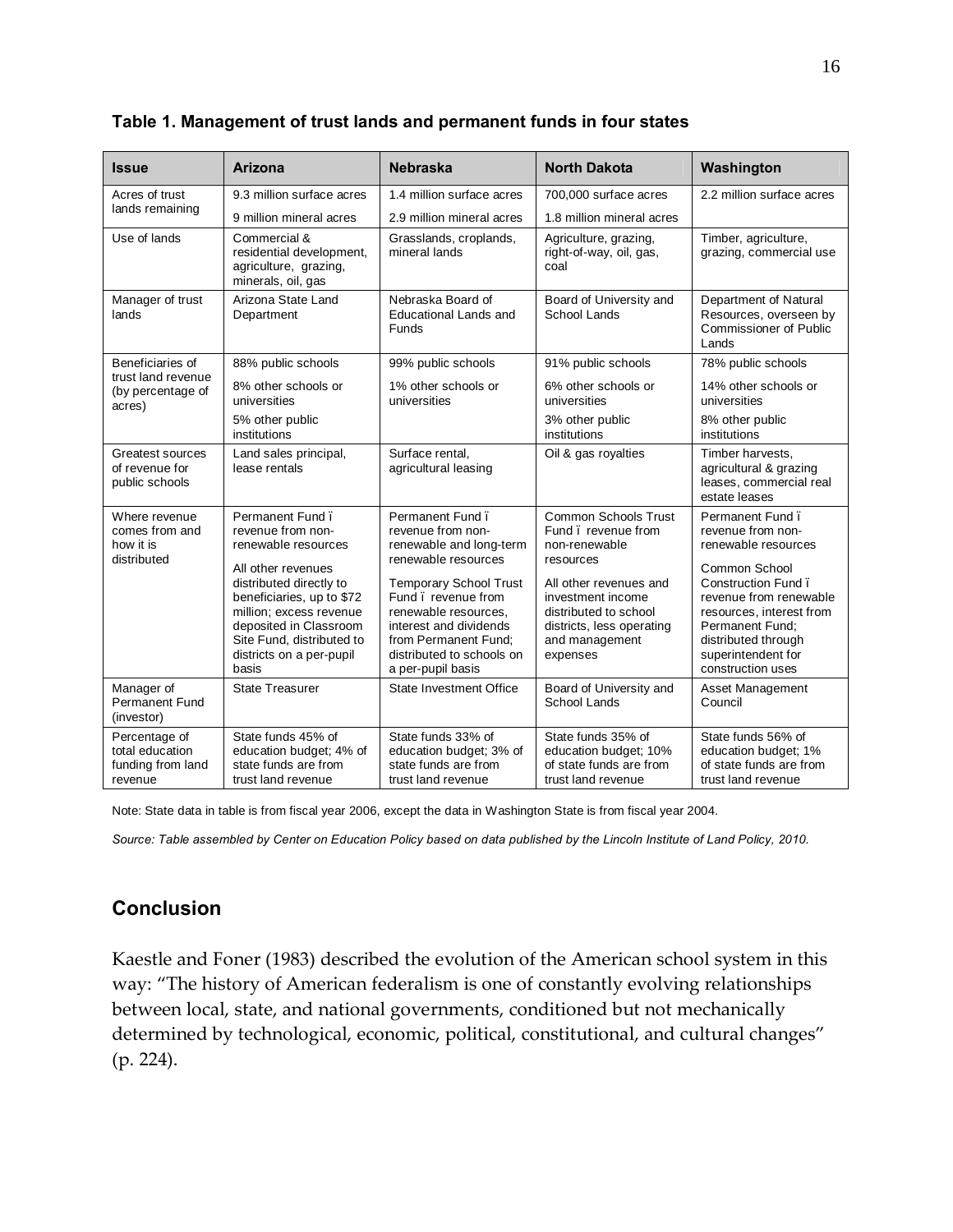Federal land grants, which go back to the founding of our nation, are a good example of an evolving local, state, and federal partnership in which each level of government played an essential role. The grants given through the Land and Northwest Ordinances and the subsequent laws admitting states to the Union were exceptional in their scope and helped to create a partnership system of public education that survives today.

The state's role in schooling is well-established, and even clearer is the local government's role. What is perhaps less obvious, though no less important, is the role of the federal government. To summarize the conclusions of this paper, the very idea of public schools may have never taken hold without federal involvement to motivate states to establish public schools and emphasize the value of doing so. Rallying the nation around broad and ambitious goals has always been the purview of the national government, and in education it does the same. Encouraging and unifying our system of schools is no less important today than it was in the  $18<sup>th</sup>$  century.

Along with this inspirational role, the federal government has also provided the public schools, from their very inception, with financial support. And from the beginning, much like today, this support came with regulations and strings attached. The carrotand-stick approach so recently publicized in education policy has always been essential in motivating states and localities to work towards national goals. This basic concept of expecting states and localities to do something to benefit the national interest in return for federal funding remains a cornerstone of education policy,

The history of the school land grants is an instructive example of a cooperative relationship. Federal language in the early Acts was vague, so that a state could manage or administer its grants as it chose and could specify how that land grant was to be administered—a federal mandate that states administered autonomously. Once these early states led by example, the responsibilities they chose to take on were mirrored back into the language of later federal acts in a unique give-and-take relationship.

Each level of government—federal, state, and local—was instrumental in these policies. The federal government provides a national vision, motivation and a sense of purpose, as well as some funding; states are key in refining policies to fit local context, ensuring their implementation and providing additional funds; local governments influence state and national policy and carry out the actions the policies call for. This model, with its roots in the land grant formula, has since been utilized to enact decades of bipartisan education laws, such as the National Defense Education Act, the Elementary and Secondary Education Act, and the No Child Left Behind Act. Most importantly, the partnership would not function without the participation of each key player; remove the state and local actors, and you lose context, refinement, and implementation; but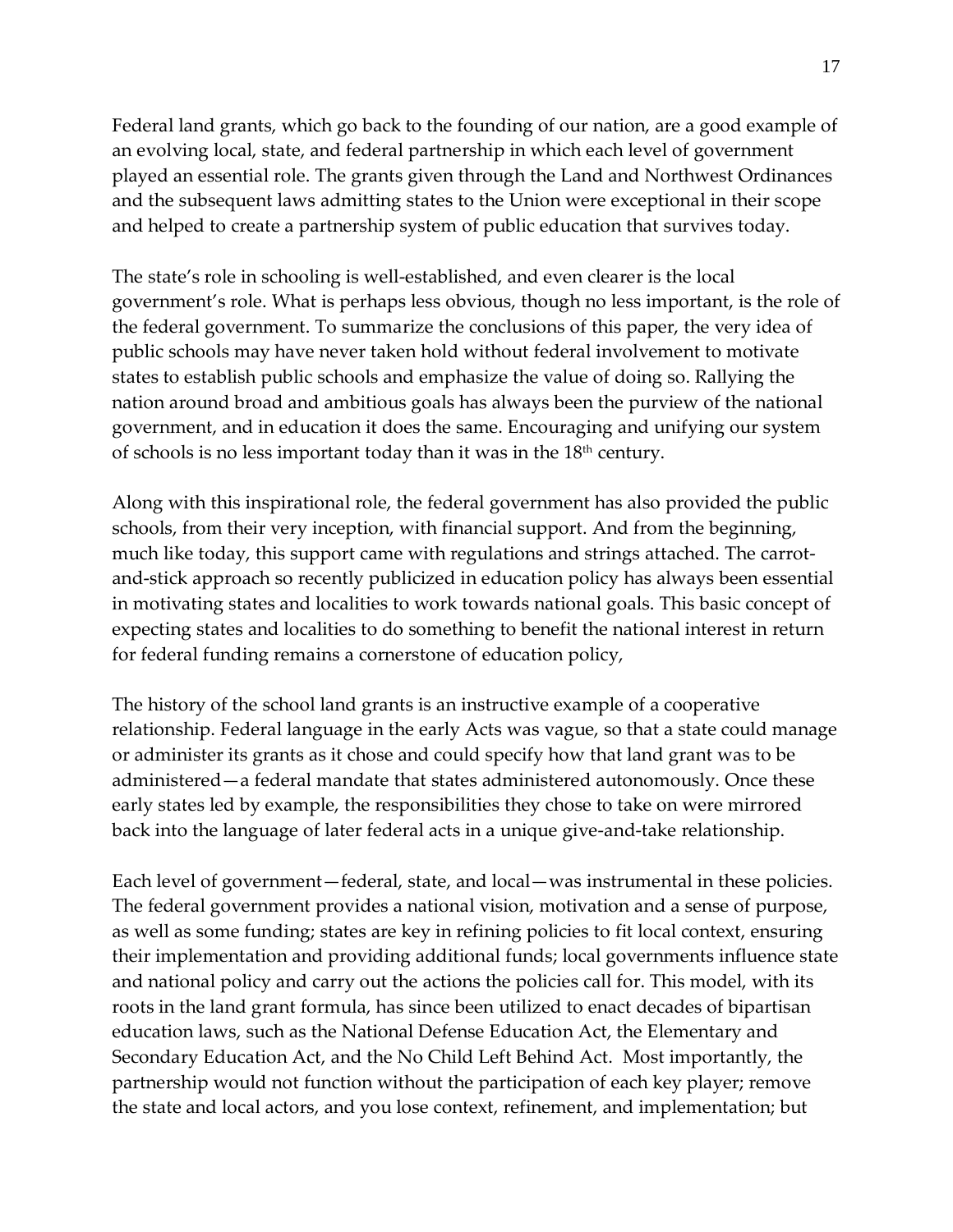remove the federal actors, and you lose the sense of national motivation, encouragement, and purpose.

Our founding fathers created a complex system of government, one that demands interaction among the federal, state and local levels. This can sometimes make developing policies a difficult and slow process, one reason it has taken the U.S. so long to take decisive action towards improving the quality of public education. But as this paper shows, this complex process can work. Thanks to laws penned by our forefathers in the  $18<sup>th</sup>$  century, the United States now has public schools in every corner of the nation. In such a large and diverse country, this is no small accomplishment, and is a testament to the possibilities of true political cooperation.

#### **References**

- Center on Education Policy. (2011). *Get the federal government out of education? That wasn't the Founding Fathers vision.* Washington, DC: Author.
- Center on Education Policy. (2007). *Why we still need public schools: Public education for the common good.* Washington, DC: Author.
- Cooper v. Roberts, 59 U.S. 173, 178 (1855).
- Culp, P. W., Conradi, D. B., & Tuell, C. C. (2005). *Trust land in the American west: A legal overview and policy assessment*. Cambridge, MA: Lincoln Institute of Land Policy.
- Fairfax, S. K., Souder, J. A., & Goldenman, G. (1992). School trust lands: A fresh look at conventional wisdom. *Environmental Law 22*, 797-910.
- Hubbard, B. (2009). *American boundaries: The nation, the states, the rectangular survey.*  Chicago, IL: The University of Chicago Press.
- Kaestle, C. F., & Foner, E. (1983). *Pillars of the republic: Common schools and American society 1780-1860.* New York, NY: Hill and Wang.
- Land Ordinance. (1785, May 20). *A century of lawmaking for a new nation: U.S. Congressional documents and debates, 1774 – 1875. Journals of the Continental Congress, 28.* Retrieved on March 25, 2011, from http://memory.loc.gov/cgibin/ampage?collId=lljc&fileName=028/lljc028.db&recNum=386&itemLink=r?amme m/hlaw:@field%28DATE+17850520%29::%230280388&linkText=1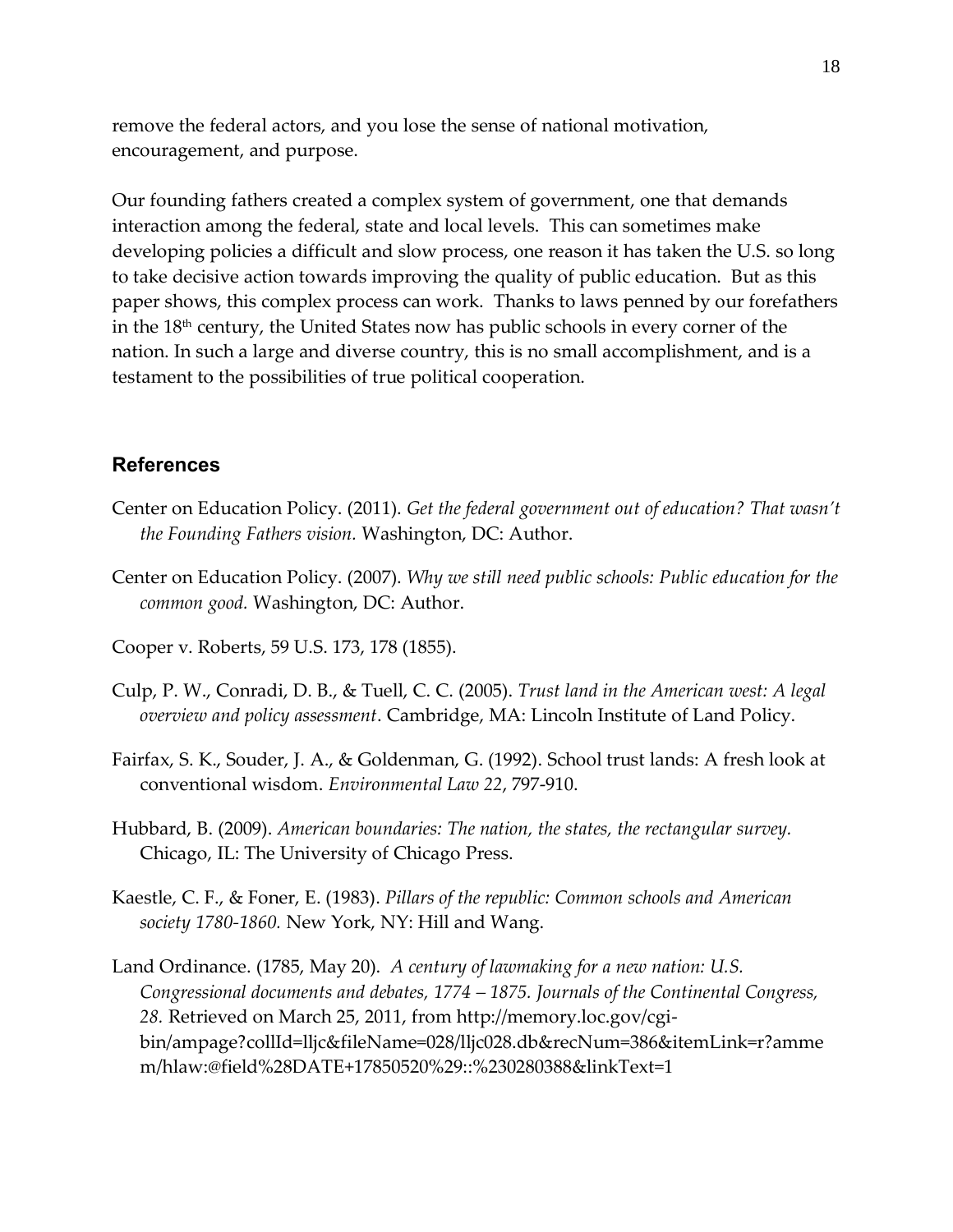- Lincoln Institute of Land Policy. (2010). Managing state trust lands, state by state [Web tool]. Retrieved on March 20, 2011, from http://www.lincolninst.edu/subcenters/managing-state-trust-lands/state/
- Northwest Ordinance. (1787, July 13). *Miscellaneous papers of the Continental Congress, 1774-1789; Records of the Continental and Confederation Congresses and the Constitutional Convention, 1774-1789.* Record group 360, National Archives. Retrieved on March 25, 2011, from http://www.ourdocuments.gov/doc.php?flash=old&doc=8#
- Onuf, P. S. (1987). *Statehood and union: A history of the northwest ordinance*. Indianapolis, IN: Indiana University Press.
- Souder, J. A., & Fairfax, S. K. (1996). *State trust lands: History, management, and sustainable use.* Lawrence, KS: University Press of Kansas.
- Tyack, D, James, T., & Benavot, A. (1987). *Law and the shaping of public education, 1785- 1954).* Madison, WI: The University of Wisconsin Press.
- U.S. Congress, House of Representatives. (1826, February 24). Report of the Committee on Public Lands, 1826. In *American Journal of Education 28* (3)*,* 939-946. H. Barnard, Ed. Retrieved on March 27, 2011, from http://books.google.com/books?id=cWlLAAAAMAAJ&printsec=frontcover&source= gbs\_ge\_summary\_r&cad=0#v=onepage&q&f=false

## **Credits and Acknowledgments**

This paper was written by Alexandra Usher, an intern at the Center on Education Policy. Nancy Kober, a CEP consultant, edited the paper. Jack Jennings, CEP's president and CEO, and Diane Stark Rentner, CEP's director of national programs, provided advice and assistance. We are also grateful to Peter Culp, Christopher Cross, and Carl Kaestle for reviewing the report and offering suggestions.

Based in Washington, D.C., and founded in January 1995 by Jack Jennings, the Center on Education Policy is a national independent advocate for public education and for more effective public schools. The Center works to help Americans better understand the role of public education in a democracy and the need to improve the academic quality of public schools. We do not represent any special interests. Instead, we help citizens make sense of the conflicting opinions and perceptions about public education and create the conditions that will lead to better public schools.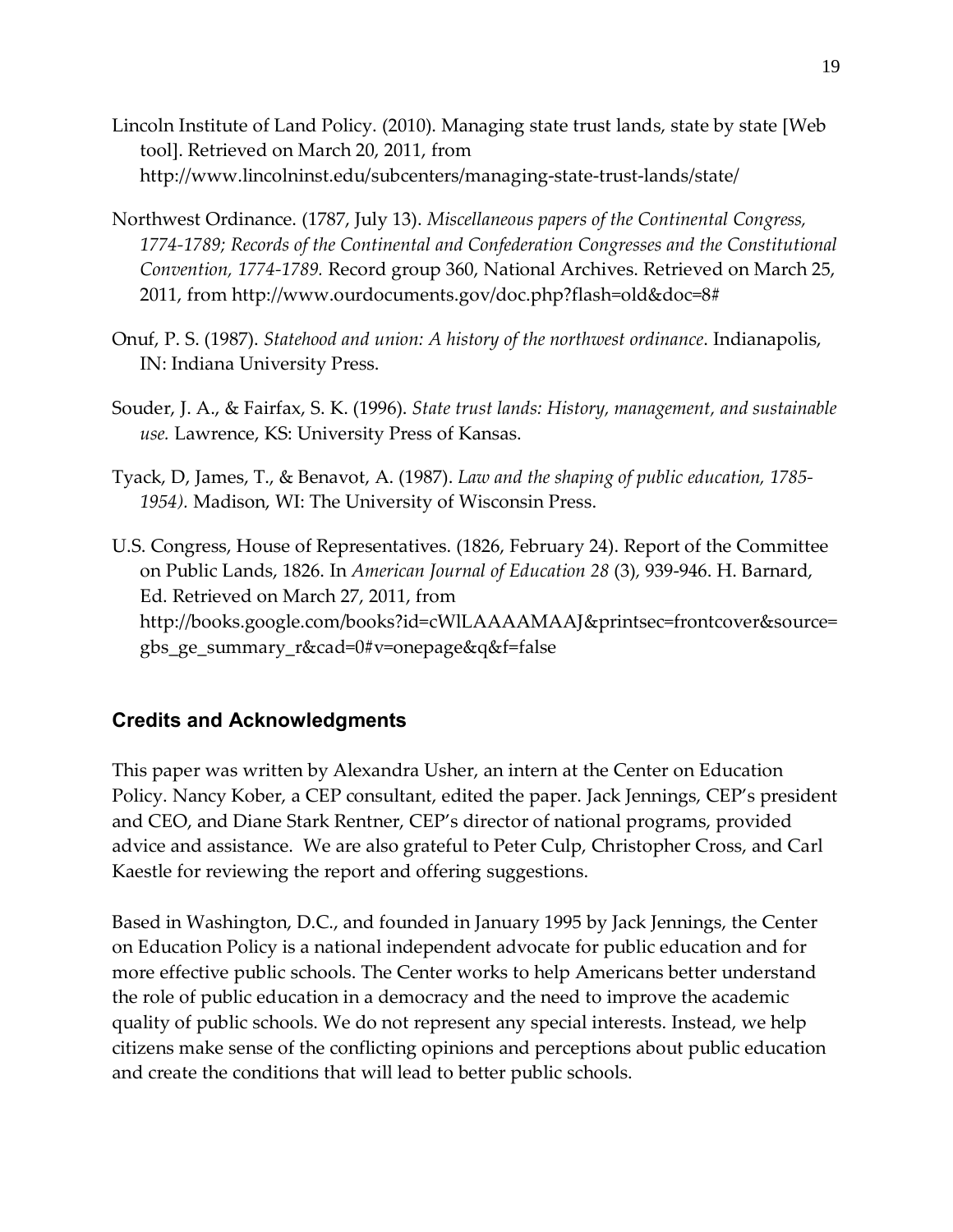The Center on Education Policy receives nearly all of its funding from charitable foundations. We are grateful to the George Gund Foundation and the Phi Delta Kappa International Foundation, which provide the Center with general support funding that assisted us in this endeavor. The statements made and views expressed are solely the responsibility of the Center.

© Center on Education Policy April 2011

Center on Education Policy 1001 Connecticut Avenue NW, Suite 522 Washington, D.C. 20036 Ph: 202-822-8065 Fax: 202-822-6008 E-mail: cep-dc@cep-dc.org Web: www.cep-dc.org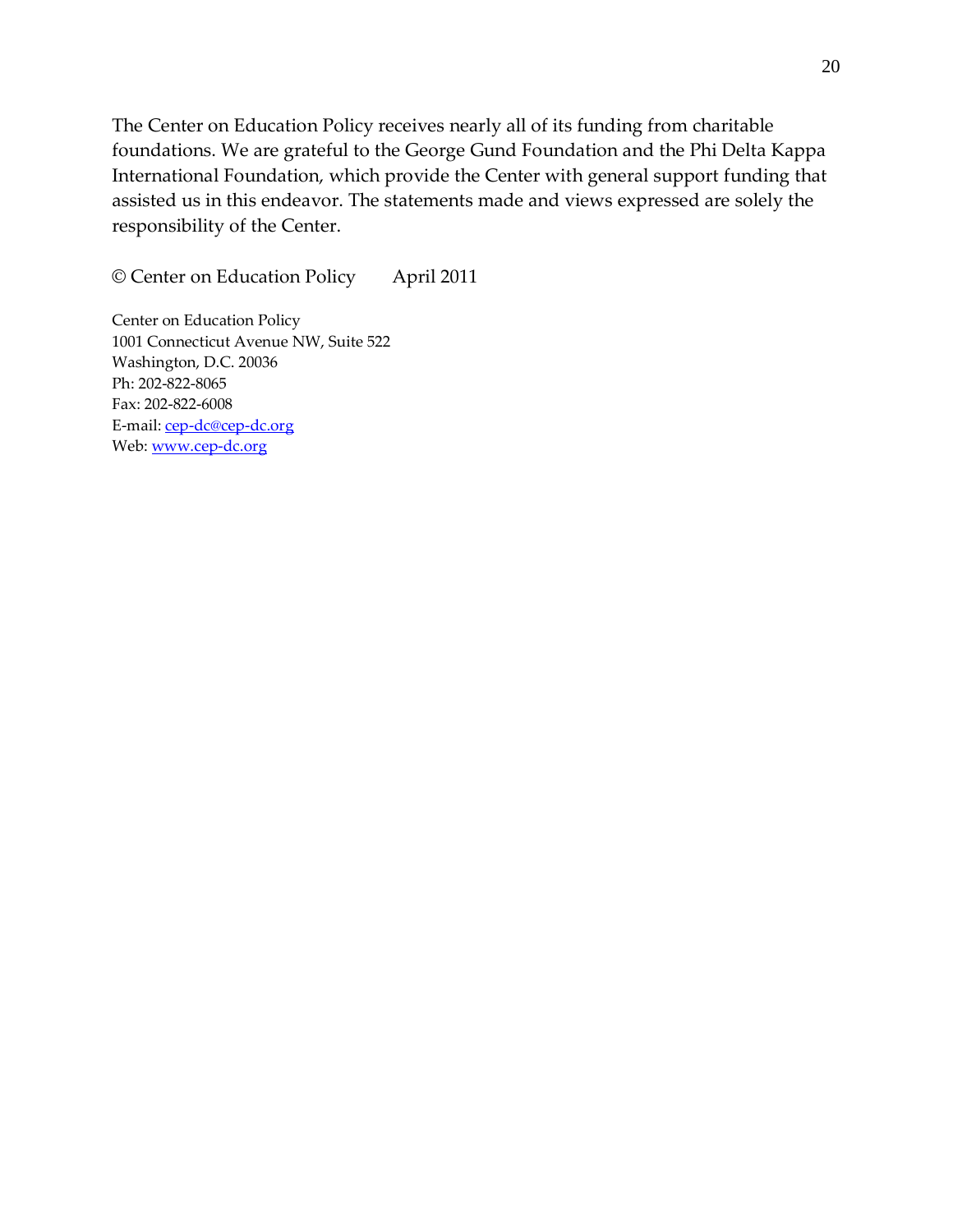## **Appendix**

The table below shows basic information about which states received federal land grants, which lands were granted to these states for use of the public schools, and which federal act granted these lands. The land grants referred to in this table are those made under the "Section 16" provision of the original Land Ordinance of 1785 and subsequent legislation built on that precedent. Land grants made to the schools by other means or other legislation, such as the Morrill Act of 1862, are not included. Rather than tracing the entire history of state lands, the table shows the most recent status of the lands before a state entered the Union.

#### **Table A. State school land grants based on the precedent set by the Land and Northwest Ordinances**

*In order of their date of entry into Union*

| <b>State</b>          | Date of entry into<br><b>Union</b> | <b>Prior status</b>                                    | Lands granted for schools according to federal mandate | Federal act granting lands |
|-----------------------|------------------------------------|--------------------------------------------------------|--------------------------------------------------------|----------------------------|
| <b>Delaware</b>       | December 7, 1787                   | Original colony                                        | <b>NA</b>                                              | <b>NA</b>                  |
| Pennsylvania          | December 12, 1787                  | Original colony                                        | $NA^*$                                                 | <b>NA</b>                  |
| <b>New Jersey</b>     | December 18, 1787                  | Original colony                                        | $NA^*$                                                 | <b>NA</b>                  |
| Georgia               | January 2, 1788                    | Original colony                                        | $NA^*$                                                 | <b>NA</b>                  |
| <b>Connecticut</b>    | January 9, 1788                    | Original colony                                        | $NA^*$                                                 | <b>NA</b>                  |
| <b>Massachusetts</b>  | February 6, 1788                   | Original colony                                        | $NA^*$                                                 | <b>NA</b>                  |
| Maryland              | April 28, 1788                     | Original colony                                        | <b>NA</b>                                              | <b>NA</b>                  |
| <b>South Carolina</b> | May 23, 1788                       | Original colony                                        | <b>NA</b>                                              | <b>NA</b>                  |
| <b>New Hampshire</b>  | June 21, 1788                      | Original colony                                        | $NA^*$                                                 | <b>NA</b>                  |
| Virginia              | June 26, 1788                      | Original colony                                        | <b>NA</b>                                              | <b>NA</b>                  |
| <b>New York</b>       | July 26, 1788                      | Original colony                                        | $NA^*$                                                 | <b>NA</b>                  |
| <b>North Carolina</b> | November 21, 1789                  | Original colony                                        | $NA^*$                                                 | <b>NA</b>                  |
| Rhode Island          | May 29, 1790                       | Original colony                                        | $NA^*$                                                 | <b>NA</b>                  |
| <b>Vermont</b> ®      | March 4, 1791                      | Land disputed<br>between New York<br>and New Hampshire | <b>NA</b>                                              | <b>NA</b>                  |
| <b>Kentucky</b>       | June 1, 1792                       | Formerly Virginia                                      | <b>NA</b>                                              | <b>NA</b>                  |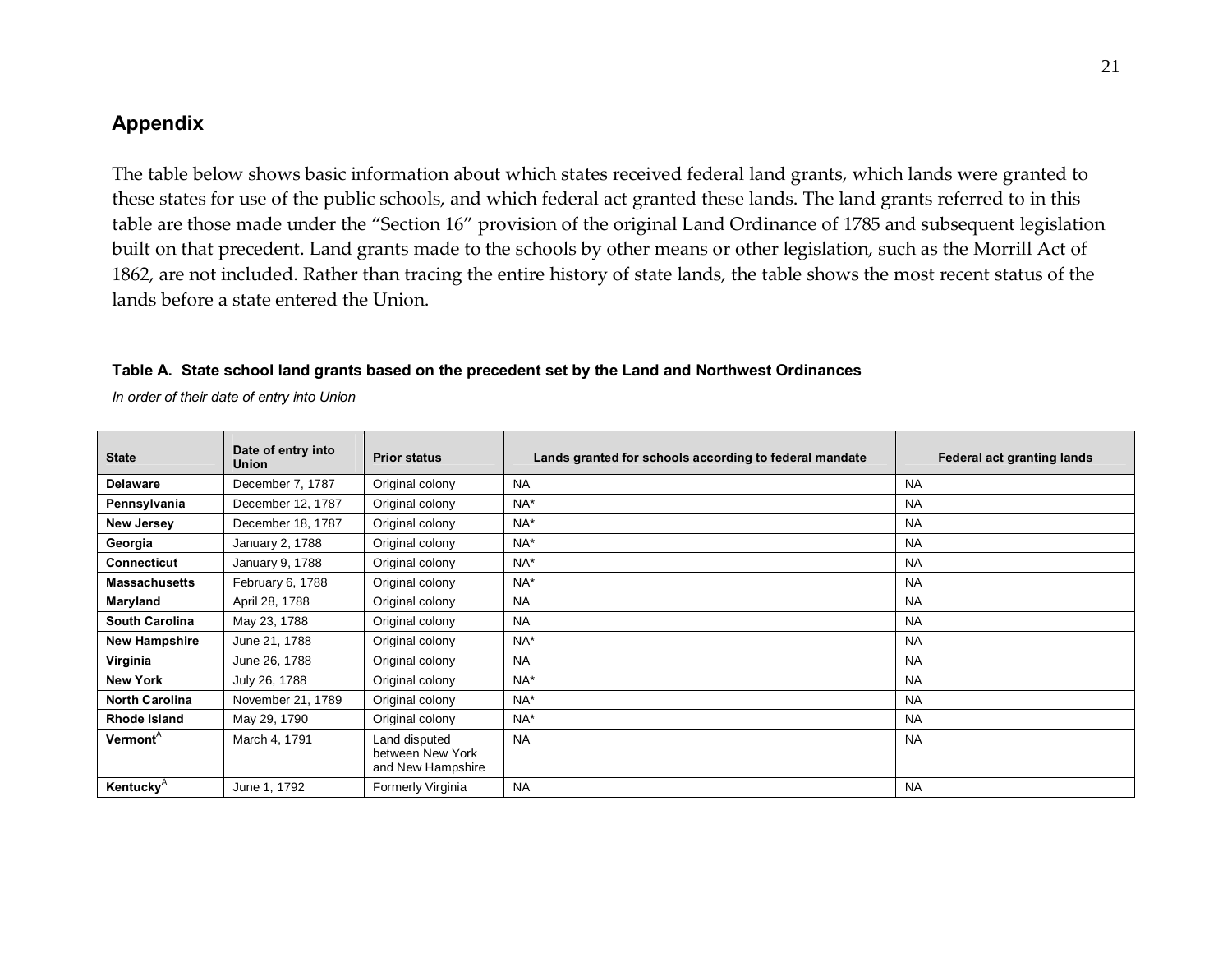| <b>State</b>       | Date of entry into<br><b>Union</b> | <b>Prior status</b>                                     | Lands granted for schools according to federal mandate                                                                                       | <b>Federal act granting lands</b>                                                                                                        |
|--------------------|------------------------------------|---------------------------------------------------------|----------------------------------------------------------------------------------------------------------------------------------------------|------------------------------------------------------------------------------------------------------------------------------------------|
| <b>Tennessee</b> ® | June 1, 1796                       | Formerly North<br>Carolina, then<br>Southwest Territory | <b>NA</b>                                                                                                                                    | <b>NA</b>                                                                                                                                |
| Ohio               | March 1, 1803                      | <b>Northwest Territory</b>                              | Section 16 in each township (or other equivalent lands, if that<br>section has been sold, granted, or disposed of) for the use of<br>schools | 7 <sup>th</sup> Congress, Session 1, Chapter 40,<br>April 30, 1802                                                                       |
| Louisiana          | April 30, 1812                     | <b>Territory of Orleans</b>                             | Section 16 in each township reserved for the support of schools in<br>that township                                                          | 11 <sup>th</sup> Congress, Session 3, Chapter 14,<br>February 15, 1811                                                                   |
|                    |                                    |                                                         |                                                                                                                                              | Later re-ratified in the admission act for<br>the State of Louisiana: 12 <sup>th</sup> Congress,<br>Session 1, Chapter 50, April 8, 1812 |
| Indiana            | December 11, 1816                  | Indiana Territory                                       | Section 16 in each township (or other equivalent lands, if that<br>section has been sold, granted, or disposed of) for the use of<br>schools | 14 <sup>th</sup> Congress, Session 1, Chapter 5,<br>April 19, 1816                                                                       |
|                    |                                    |                                                         | One entire township (36 sections) reserved for the use of a<br>seminary of learning                                                          |                                                                                                                                          |
| Mississippi        | December 10, 1817                  | Mississippi Territory                                   | Section 16 in each township for the maintenance of public schools                                                                            | 14 <sup>th</sup> Congress, Session 2, Chapter 23,<br>March 1, 1817                                                                       |
|                    |                                    |                                                         |                                                                                                                                              | (Declared that rules of the Northwest<br>Ordinance - and therefore the Lands<br>Ordinance of 1785 - apply to<br>Mississippi)             |
| <b>Illinois</b>    | December 3, 1818                   | Illinois                                                | Section 16 in each township (or other equivalent lands, if that<br>section has been sold, granted, or disposed of) for the use of<br>schools | 15 <sup>th</sup> Congress, Session 1, Chapter 67,<br>April 16, 1818                                                                      |
|                    |                                    |                                                         | One entire township (36 sections) reserved for the use of a<br>seminary of learning                                                          |                                                                                                                                          |
| Alabama            | December 14, 1819                  | <b>Mississippi Territory</b>                            | Section 16 in each township (or other equivalent lands, if that<br>section has been sold, granted, or disposed of) for the use of<br>schools | 15 <sup>th</sup> Congress, Session 2, Chapter 47,<br>March 2, 1819                                                                       |
|                    |                                    |                                                         | One entire township (36 sections) reserved for the use of a<br>seminary of learning                                                          |                                                                                                                                          |
| <b>Maine</b> ®     | March 15, 1820                     | Formerly<br>Massachusetts                               | <b>NA</b>                                                                                                                                    | <b>NA</b>                                                                                                                                |
| Missouri           | August 10, 1821                    | Missouri Territory                                      | Section 16 in each township (or other equivalent lands, if that<br>section has been sold, granted, or disposed of) for the use of<br>schools | 16 <sup>th</sup> Congress, Session 1, Chapter 22,<br>March 6, 1820                                                                       |
|                    |                                    |                                                         | One entire township (36 sections) reserved for the use of a<br>seminary of learning                                                          |                                                                                                                                          |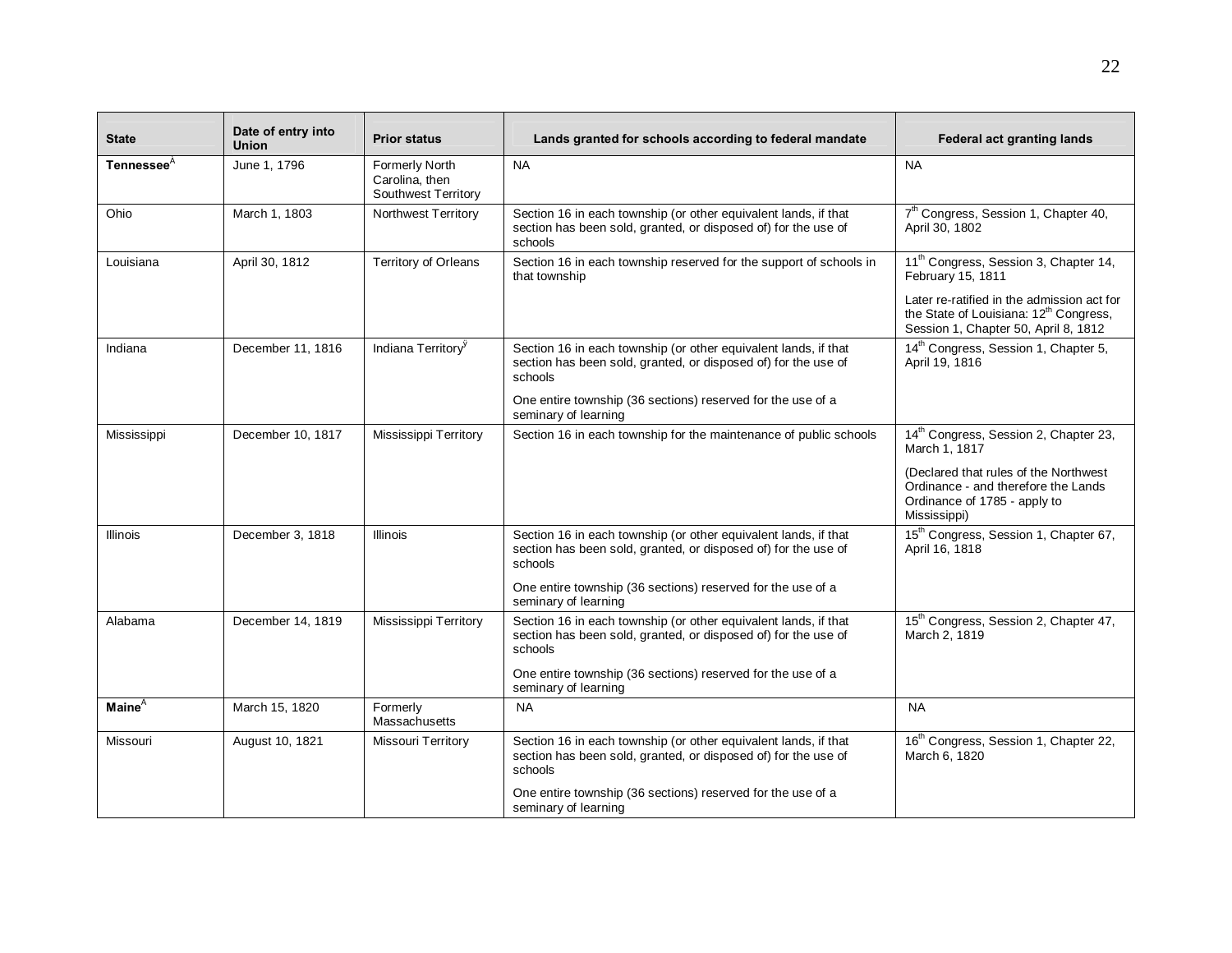| <b>State</b>       | Date of entry into<br><b>Union</b> | <b>Prior status</b>                                                                                                    | Lands granted for schools according to federal mandate                                                                                       | Federal act granting lands                                                                                                                                                                                                                        |
|--------------------|------------------------------------|------------------------------------------------------------------------------------------------------------------------|----------------------------------------------------------------------------------------------------------------------------------------------|---------------------------------------------------------------------------------------------------------------------------------------------------------------------------------------------------------------------------------------------------|
| Arkansas           | June 15, 1836                      | <b>Arkansas Territory</b>                                                                                              | Section 16 in each township (or other equivalent lands, if that<br>section has been sold, granted, or disposed of) for the use of<br>schools | 24 <sup>th</sup> Congress, Session 1, Chapter 100,<br>June 15, 1836<br>(Declared that same rules apply as                                                                                                                                         |
|                    |                                    |                                                                                                                        | One entire township (36 sections) reserved for the use of a<br>seminary of learning                                                          | applied to the state of Missouri. see<br>above)                                                                                                                                                                                                   |
| Michigan           | January 26, 1837                   | Michigan Territory                                                                                                     | Section 16 in each township for the maintenance of public schools                                                                            | 24 <sup>th</sup> Congress, Session 1, Chapter 99,<br>June 15, 1836                                                                                                                                                                                |
|                    |                                    |                                                                                                                        |                                                                                                                                              | (Ratified the act of February 16, 1819,<br>ch. 22, which ratified the act of January<br>11, 1805, ch. 5, which declared that the<br>rules of the Northwest Ordinance <sub>ô</sub> and<br>therefore the Lands Ordinance of<br>$1785\hat{o}$ apply) |
| Florida            | March 3, 1845                      | <b>Florida Territory</b>                                                                                               | Section 16 for the maintenance of public schools                                                                                             | 28 <sup>th</sup> Congress, Session 2, Chapter 48,<br>March 3, 1845                                                                                                                                                                                |
|                    |                                    |                                                                                                                        |                                                                                                                                              | (Declared that Florida and Iowa not<br>interfere with the public lands, allowing<br>the rules of the Land Ordinance of 1785<br>to stand)                                                                                                          |
| Texas <sup>®</sup> | December 29, 1845                  | Formerly the Republic<br>of Texas                                                                                      | $NA^{\times}$                                                                                                                                | <b>NA</b>                                                                                                                                                                                                                                         |
| lowa               | December 28, 1846                  | Iowa Territory                                                                                                         | Section 16 in each township for the maintenance of public schools                                                                            | 28 <sup>th</sup> Congress, Session 2, Chapter 48,<br>March 3, 1845                                                                                                                                                                                |
|                    |                                    |                                                                                                                        |                                                                                                                                              | (Declared that Florida and Iowa not<br>interfere with the public lands, allowing<br>the rules of the Land Ordinance of 1785<br>to stand)                                                                                                          |
| Wisconsin          | May 29, 1848                       | <b>Wisconsin Territory</b>                                                                                             | Section 16 in each township (or other equivalent lands, if that<br>section has been sold, granted, or disposed of) for the use of<br>schools | 29 <sup>th</sup> Congress, Session 1, Chapter 89,<br>August 6, 1846                                                                                                                                                                               |
|                    |                                    |                                                                                                                        | Two entire townships (72 sections) reserved for the use of a<br>university                                                                   |                                                                                                                                                                                                                                                   |
| California         | September 9, 1850                  | <b>Mexican Cession</b><br>land; held by the U.S.<br>1846-1848; annexed<br>as a state through the<br>Compromise of 1850 | Sections 16 and 36 granted to the state for the purposes of public<br>schools in each township                                               | 32 <sup>nd</sup> Congress, Session 2, Chapter 145,<br>March 3, 1853                                                                                                                                                                               |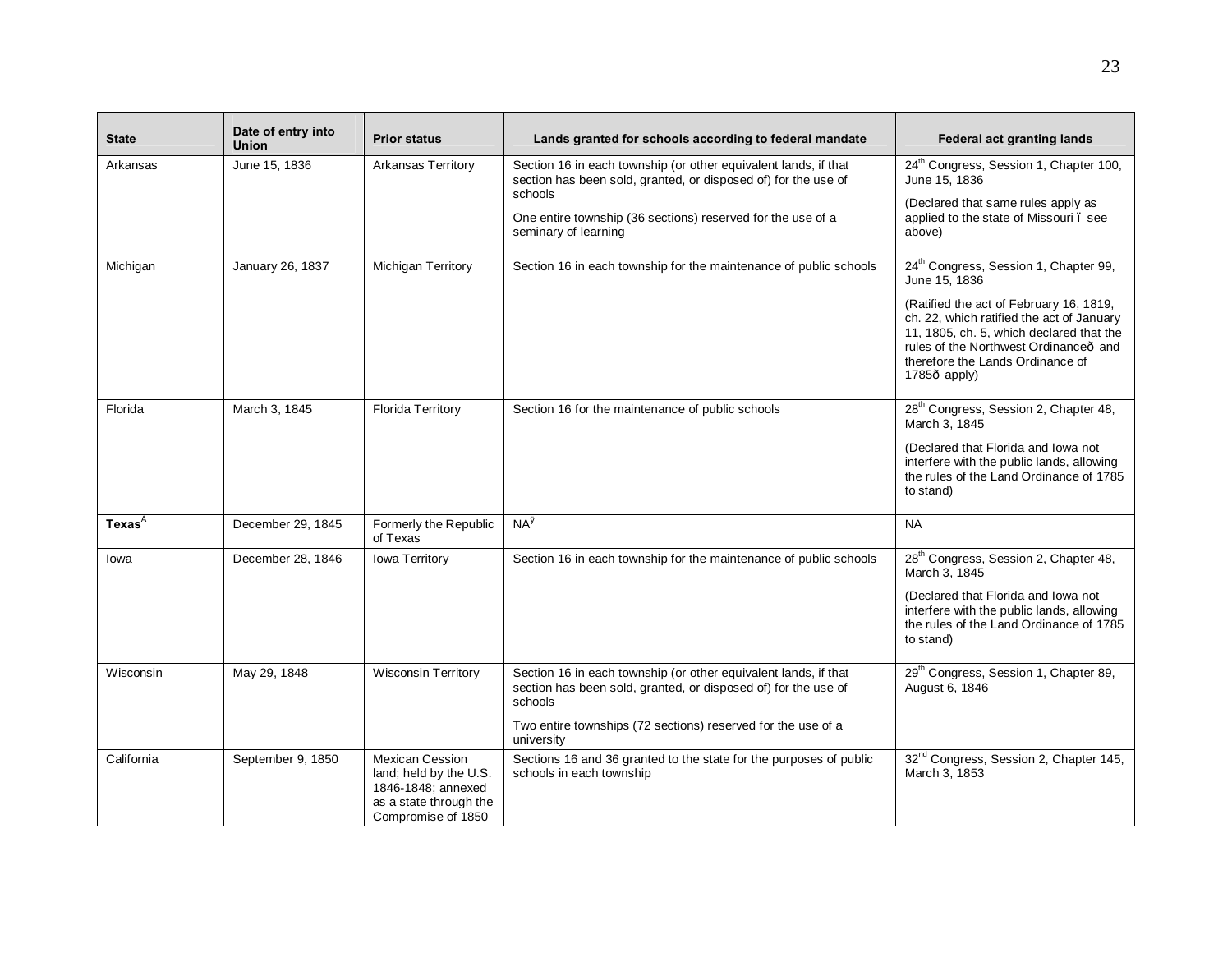| <b>State</b>           | Date of entry into<br>Union | <b>Prior status</b>         | Lands granted for schools according to federal mandate                                                                                                             | <b>Federal act granting lands</b>                                       |
|------------------------|-----------------------------|-----------------------------|--------------------------------------------------------------------------------------------------------------------------------------------------------------------|-------------------------------------------------------------------------|
| Minnesota              | May 11, 1858                | Minnesota Territory         | Sections 16 and 36 in each township (or other equivalent lands, if<br>those sections have been sold, granted, or disposed of) for the use<br>of schools            | 34 <sup>th</sup> Congress, Session 3, Chapter 60,<br>February 26, 1857  |
|                        |                             |                             | Two entire townships (72 sections) reserved for the use of a<br>university                                                                                         |                                                                         |
| Oregon                 | February 14, 1859           | Oregon Territory            | Sections 16 and 36 in each township (or other equivalent lands, if<br>those sections have been sold, granted, or disposed of) for the use<br>of schools            | 35 <sup>th</sup> Congress, Session 2, Chapter 33,<br>February 14, 1859  |
|                        |                             |                             | Two entire townships (72 sections) reserved for the use of a<br>university                                                                                         |                                                                         |
| Kansas                 | January 29, 1861            | <b>Kansas Territory</b>     | Sections 16 and 36 in each township (or other equivalent lands, if<br>those sections have been sold, granted, or disposed of) for the use<br>of schools            | 36 <sup>th</sup> Congress, Session 2, Chapter 20,<br>January 29, 1861   |
|                        |                             |                             | Two entire townships (72 sections) reserved for the use of a<br>university                                                                                         |                                                                         |
| <b>West Virginia</b> ® | June 20, 1863               | Formerly Virginia           | <b>NA</b>                                                                                                                                                          | <b>NA</b>                                                               |
| Nevada                 | October 31, 1864            | Nevada Territory            | Sections 16 and 36 in each township (or other equivalent lands, if<br>those sections have been sold, granted, or disposed of) for the<br>support of common schools | 38 <sup>th</sup> Congress, Session 1, Chapter 36,<br>March 21, 1864     |
| Nebraska               | March 1, 1867               | Nebraska Territory          | Sections 16 and 36 in each township (or other equivalent lands, if<br>those sections have been sold, granted, or disposed of) for the<br>support of common schools | 38 <sup>th</sup> Congress, Session 1, Chapter 59,<br>April 19, 1864     |
|                        |                             |                             | Two entire townships (72 sections) reserved for the use of a<br>university                                                                                         |                                                                         |
| Colorado               | August 1, 1876              | Territory of Colorado       | Sections 16 and 36 in each township (or other equivalent lands, if<br>those sections have been sold, granted, or disposed of) for the<br>support of common schools | 43 <sup>rd</sup> Congress, Session 2, Chapter 139,<br>March 3, 1875     |
|                        |                             |                             | Two entire townships (72 sections) reserved for the use of a<br>university                                                                                         |                                                                         |
| North Dakota           | November 2, 1889            | Dakota Territory            | Sections 16 and 36 in each township (or other equivalent lands, if<br>those sections have been sold, granted, or disposed of) for the<br>support of common schools | 50 <sup>th</sup> Congress, Session 2, Chapter 180,<br>February 22, 1890 |
|                        |                             |                             | Two entire townships (72 sections) reserved for the use of a<br>university.                                                                                        |                                                                         |
| South Dakota           | November 2, 1889            | Dakota Territory            | Same as ND                                                                                                                                                         | Same as ND                                                              |
| Montana                | November 8, 1889            | Montana Territory           | Same as ND                                                                                                                                                         | Same as ND                                                              |
| Washington             | November 11, 1889           | <b>Washington Territory</b> | Same as NC                                                                                                                                                         | Same as ND                                                              |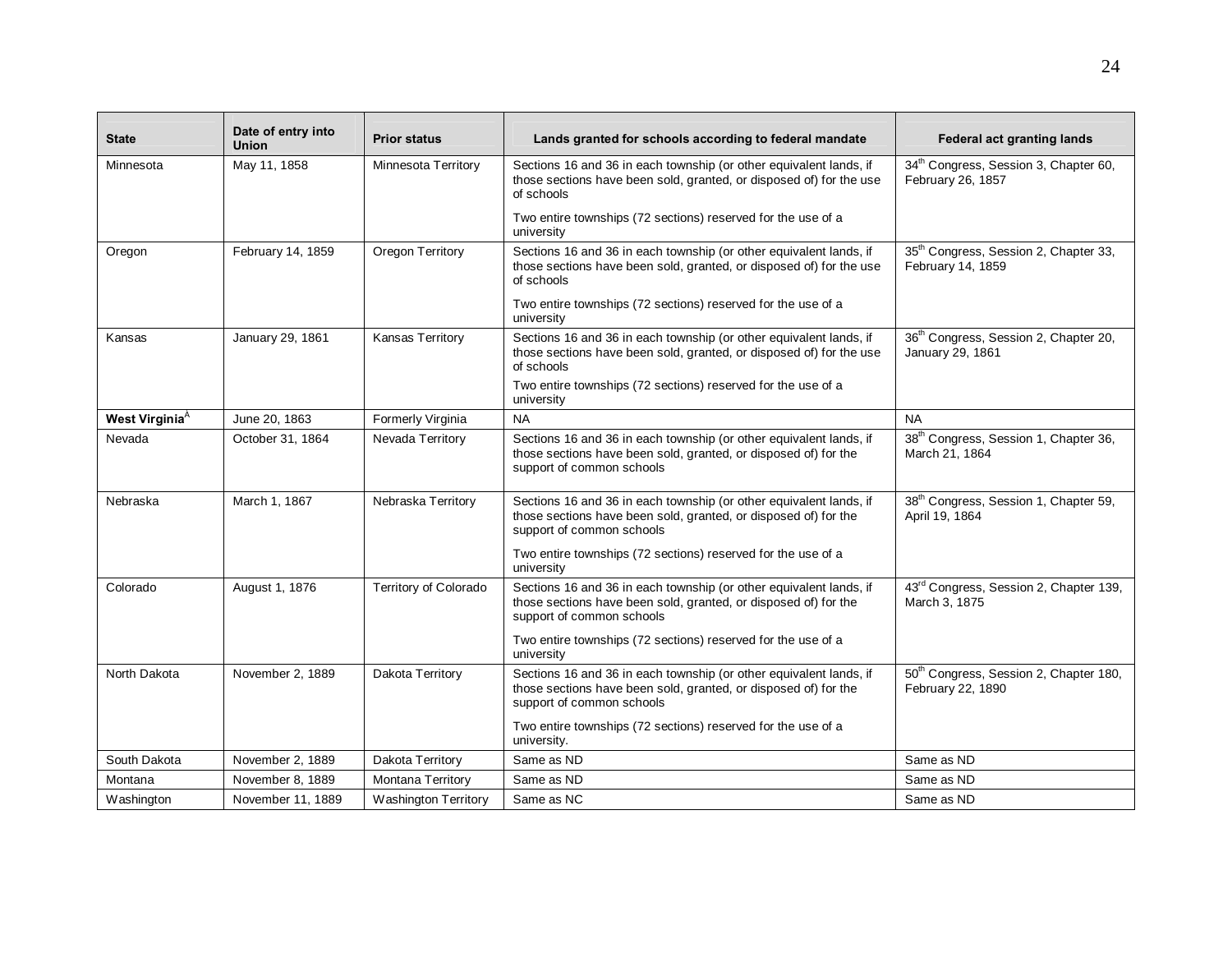| <b>State</b> | Date of entry into<br><b>Union</b> | <b>Prior status</b>                               | Lands granted for schools according to federal mandate                                                                                                                                        | <b>Federal act granting lands</b>                                                                                          |
|--------------|------------------------------------|---------------------------------------------------|-----------------------------------------------------------------------------------------------------------------------------------------------------------------------------------------------|----------------------------------------------------------------------------------------------------------------------------|
| Idaho        | July 3, 1890                       | <b>Idaho Territory</b>                            | Sections 16 and 36 in each township (or other equivalent lands, if<br>those sections have been sold, granted, or disposed of) for the<br>support of common schools                            | 51 <sup>st</sup> Congress, Session 1, Chapter 656,<br>July 3, 1890                                                         |
|              |                                    |                                                   | Two entire townships (72 sections) reserved for the use of a<br>university                                                                                                                    |                                                                                                                            |
| Wyoming      | July 10, 1890                      | <b>Wyoming Territory</b>                          | Sections 16 and 36 in each township (or other equivalent lands, if<br>those sections have been sold, granted, or disposed of) for the<br>support of common schools                            | 51 <sup>st</sup> Congress, Session 1, Chapter 664,<br>July 10, 1890                                                        |
|              |                                    |                                                   | Two entire townships in each township (72 sections) reserved for<br>the use of a university                                                                                                   |                                                                                                                            |
| Utah         | January 4, 1896                    | <b>Utah Territory</b>                             | Sections 2, 16, 32, and 36 in each township (or other equivalent<br>lands, if those sections have been sold, granted, or disposed of) for<br>the support of common schools                    | 53 <sup>rd</sup> Congress, Session 2, Chapter 138.<br>July 16, 1894                                                        |
|              |                                    |                                                   | Two entire townships (72 sections) reserved for the use of a<br>university                                                                                                                    |                                                                                                                            |
| Oklahoma     | November 16, 1907                  | <b>Oklahoma Territory</b><br>and Indian Territory | Sections 16 and 36 in each township (or other equivalent lands, if<br>those sections have been sold, granted, or disposed of) for the use<br>and benefit of common schools                    | 59 <sup>th</sup> Congress, Session 1, Chapter<br>3335, June 16, 1906                                                       |
|              |                                    |                                                   | One-third of Section 13 in each township reserved for the use of a<br>university                                                                                                              |                                                                                                                            |
| New Mexico   | January 6, 1912                    | New Mexico Territory                              | Sections 13, 16, 33, and 36 in each township (or other equivalent<br>lands, if those sections have been sold, granted, or disposed of) for<br>the support of free public nonsectarian schools | 59 <sup>th</sup> Congress, Session 1, Chapter<br>3335, June 16, 1906                                                       |
|              |                                    |                                                   | 75 sections reserved for the use of a university                                                                                                                                              |                                                                                                                            |
| Arizona      | February 14, 1912                  | Arizona Territory                                 | Sections 13, 16, 33, and 36 in each township (or other equivalent<br>lands, if those sections have been sold, granted, or disposed of) for<br>the support of free public nonsectarian schools | 59 <sup>th</sup> Congress, Session 1, Chapter<br>3335. June 16, 1906                                                       |
|              |                                    |                                                   | 75 sections reserved for the use of a university                                                                                                                                              |                                                                                                                            |
| Alaska       | January 3, 1959                    | Alaska Territory                                  | Sections 16 and 36 in each township (or other equivalent lands, if<br>those sections have been sold, granted, or disposed of) for the<br>support of common schools                            | Public Law 85-508, July 7, 1958<br>(Applied to Alaska State the act of<br>March 4 <sup>th</sup> , 1915, which mandated the |
|              |                                    |                                                   | Section 33 of each township in the Tanana Valley reserved for an<br>agricultural college and school of mines                                                                                  | land grants upon the acquisition of<br>Alaska Territory by the U.S.<br>government)                                         |
| Hawaii       | August 21, 1959                    | Republic of Hawaii                                | $NA^{\S}$                                                                                                                                                                                     | <b>NA</b>                                                                                                                  |

*Source: Center on Education Policy, based on data state government websites, the specific laws cited, and Hubbard, 2009.* 

Note: States in bold type were never federal territories with their lands held in public domain, and so did not follow the same pattern of land grants.